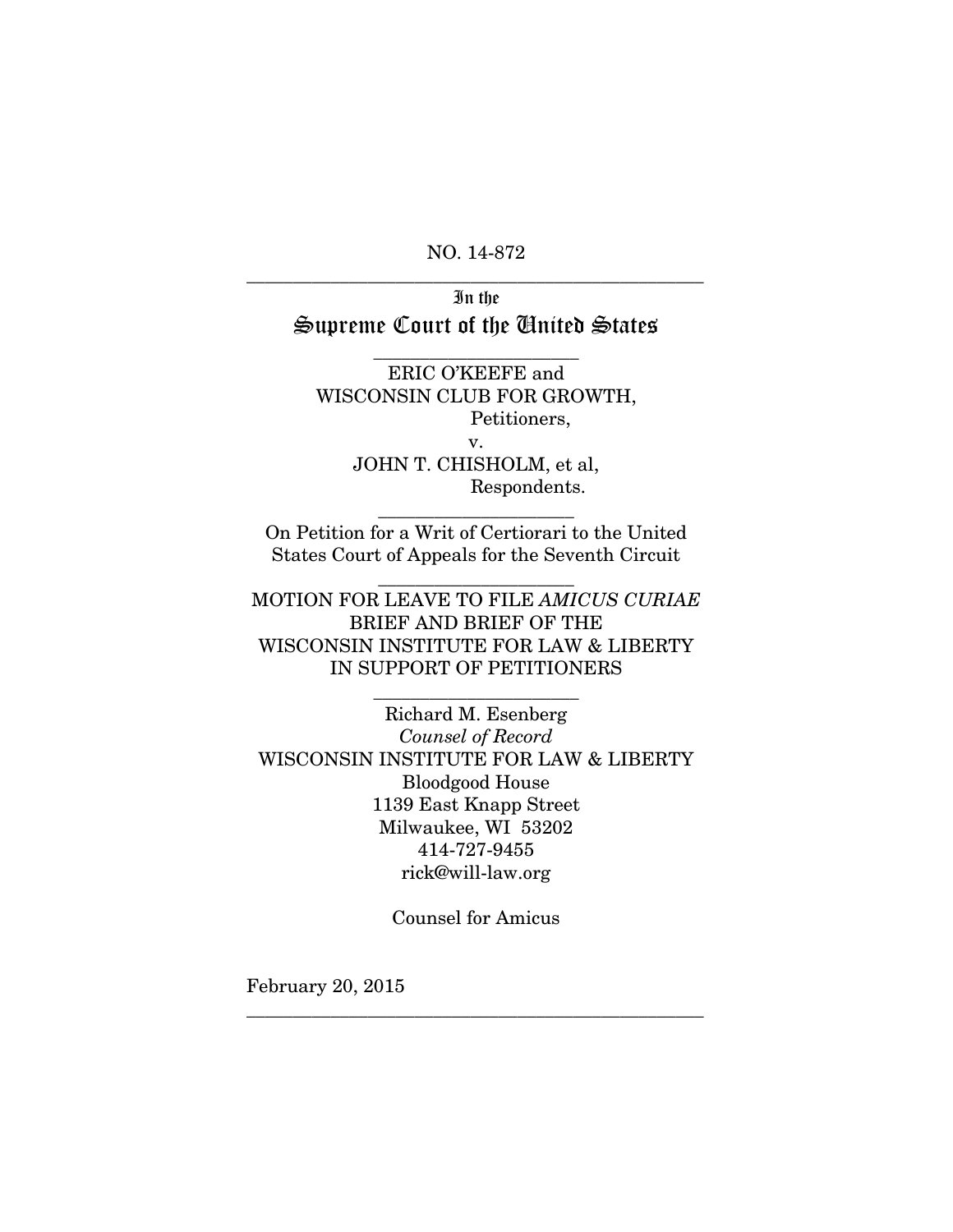# **MOTION FOR LEAVE TO FILE AS** *AMICUS CURIAE* **IN SUPPORT OF PETITIONERS**

\_\_\_\_\_\_\_\_\_\_\_\_\_\_\_\_\_\_\_\_\_\_

Pursuant to Rule 37.2 of the Rules of this Court, the Wisconsin Institute for Law & Liberty ("WILL") respectfully moves for leave to file the attached brief as amicus curiae in support of Petitioners.

All parties were timely notified of this amicus's intent to file the attached brief as required by Rule 37.2(a). Petitioners have consented to the filing of this brief. However, counsel for the various Respondents have each denied consent. Therefore, this motion is necessary, and for the reasons set forth more fully below and in the brief, should be granted.

Wisconsin Institute for Law & Liberty ("WILL") is a public interest law firm dedicated to advancing the public interest in limited government, free markets, individual liberty, and a robust civil society. Founded in June of 2011, it has represented individuals and organizations seeking to speak or to associate with others for the purpose of speech, including the petitioners in Wisconsin Prosperity Network v. Myse, 2012 WI 27, 339 Wis.2d 243, 810 N.W.2d 356, a challenge to certain Wisconsin regulations restricting and burdening independent express and issue advocacy. WILL has also

1

\_\_\_\_\_\_\_\_\_\_\_\_\_\_\_\_\_\_\_\_\_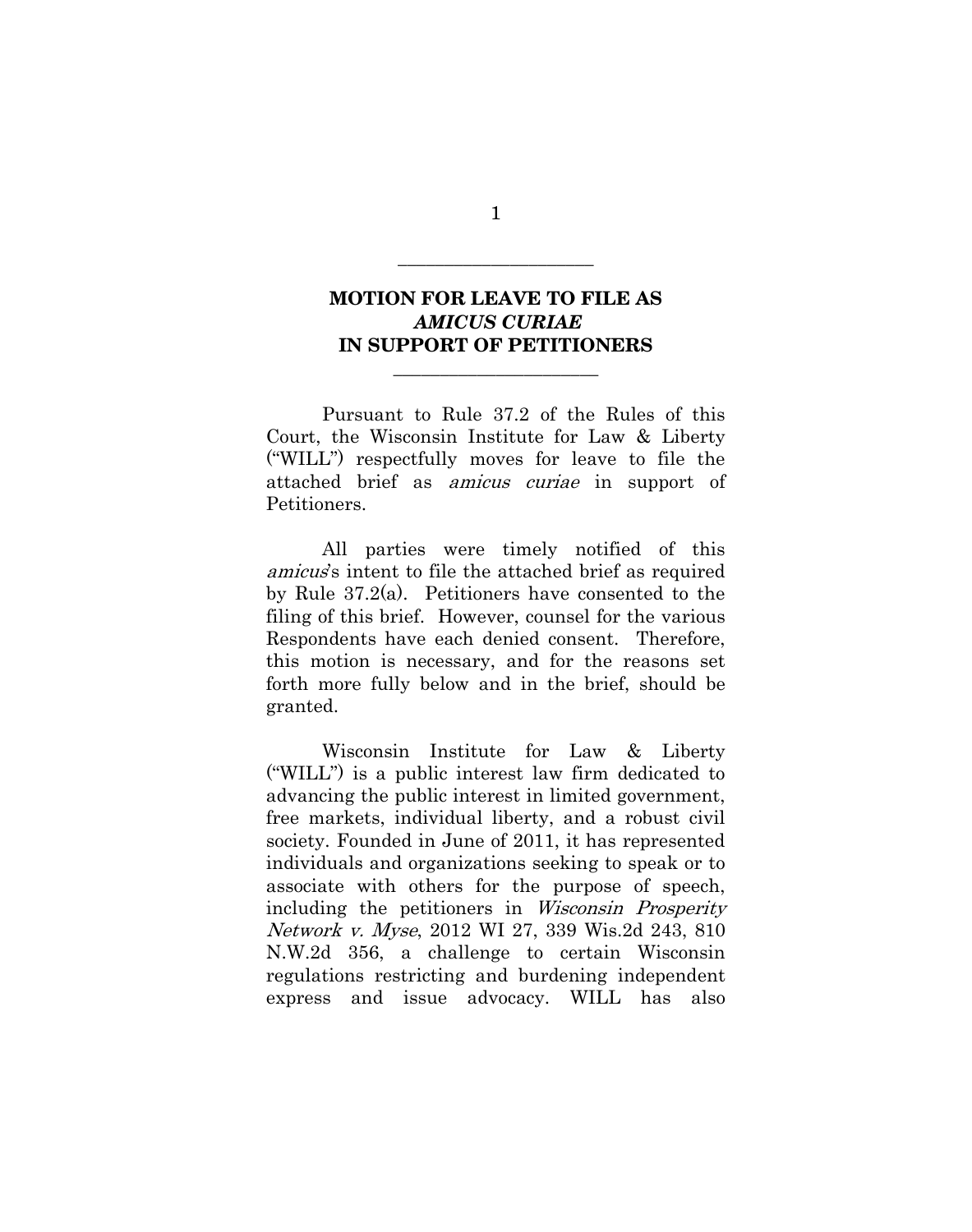represented parties challenging various parts of Wisconsin's campaign finance law. Its President, General Counsel and Founder, Richard M. Esenberg, has taught Election Law at Marquette University Law School and is an Academic Advisor to the Center for Competitive Politics. His scholarship argues for less regulation and more freedom for those who wish to speak about politics and matters of public policy, whether individually or in association with others.

WILL represents issue advocacy groups including  $501(c)(4)$  groups who face unique issues under Wisconsin's existing regulatory framework because, although they engage in issue advocacy, the State seeks to regulate their speech as if it were express advocacy. The Seventh Circuit's holding below strips those groups of recourse to the federal courts to assert their First Amendment right to express themselves on political issues without being subject to retaliation and harassment from partisan prosecutors who seek to suppress the speech of their opponents. This has a substantial chilling effect on the speech of groups that are entitled to full First Amendment protection. WILL – and its clients – lived through many of the events at issue here. What happened in this case is an example, even if an extreme one, of that these groups face. Therefore, WILL has a critical interest in seeing the Seventh Circuit's decision reversed, and should be permitted to support Petitioners as Amicus.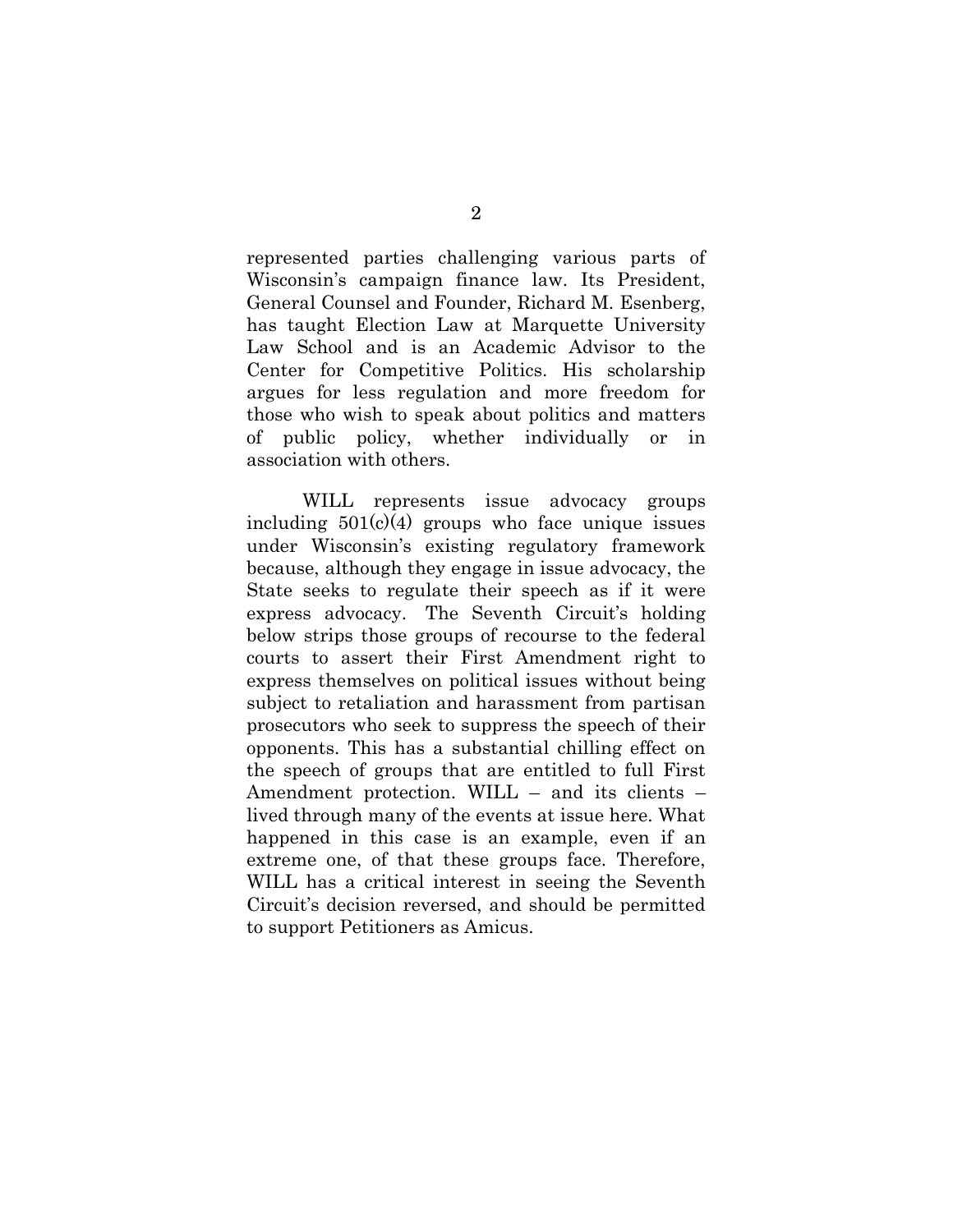## Corporate Disclosure Statement

Pursuant to Rule 29.6 of the Rules of this Court, the Wisconsin Institute for Law & Liberty states that it is a non-stock corporation, has no parent corporation, and no publicly held company owns more than 10% of its stock.

Respectfully submitted, Richard M. Esenberg Counsel of Record WISCONSIN INSTITUTE FOR LAW & LIBERTY Bloodgood House 1139 E. Knapp Street Milwaukee, WI 53202 414/727-9455 rick@will-law.org Counsel for Amicus

February 20, 2015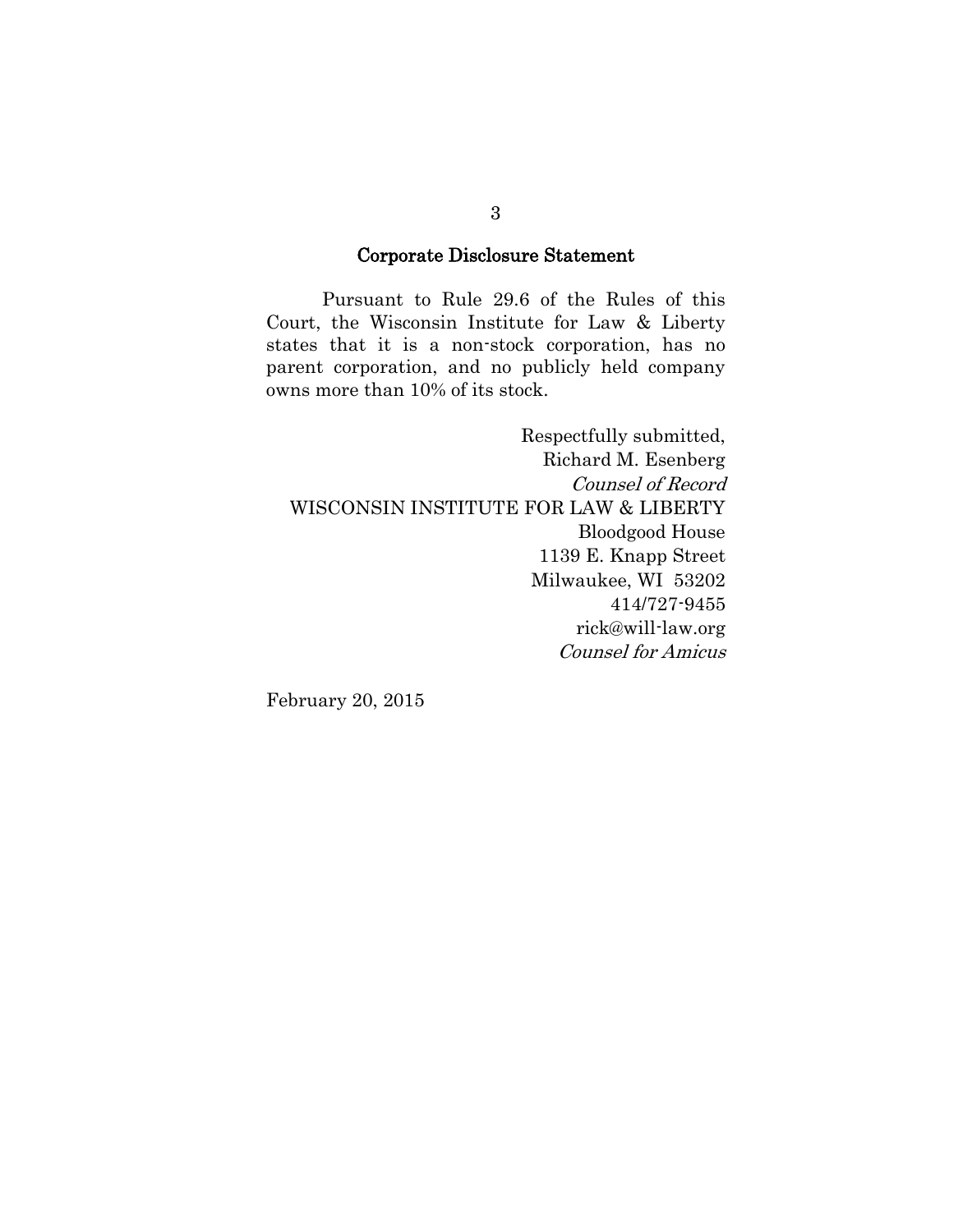# Table of Contents

| $\mathbf{I}$ . | The Complaint Alleges that the John<br>Doe Investigation Was in Bad Faith                                                           |  |
|----------------|-------------------------------------------------------------------------------------------------------------------------------------|--|
| II.            | and Was Politically Motivated4<br>The Complaint Alleges that the John                                                               |  |
|                | Does Investigation Was in Bad Faith<br>and Was Politically Motivated 16<br>А.<br>The Activity Investigated Was<br>Not Criminal.  16 |  |
|                | <b>B.</b><br>The Seventh Circuit Ignored the<br>Petitioners' Subjective Bad Faith                                                   |  |
| III.           | The Seventh Circuit's Decision                                                                                                      |  |
|                | Erroneously Preserves an                                                                                                            |  |
|                | Unconstitutional System 21                                                                                                          |  |
|                | <i>Younger</i> Abstention Is<br>А.                                                                                                  |  |
|                |                                                                                                                                     |  |
|                | The Seventh Circuit's Novel<br>$B_{\cdot}$                                                                                          |  |
|                | Approach to Abstention is                                                                                                           |  |
|                |                                                                                                                                     |  |
|                |                                                                                                                                     |  |

i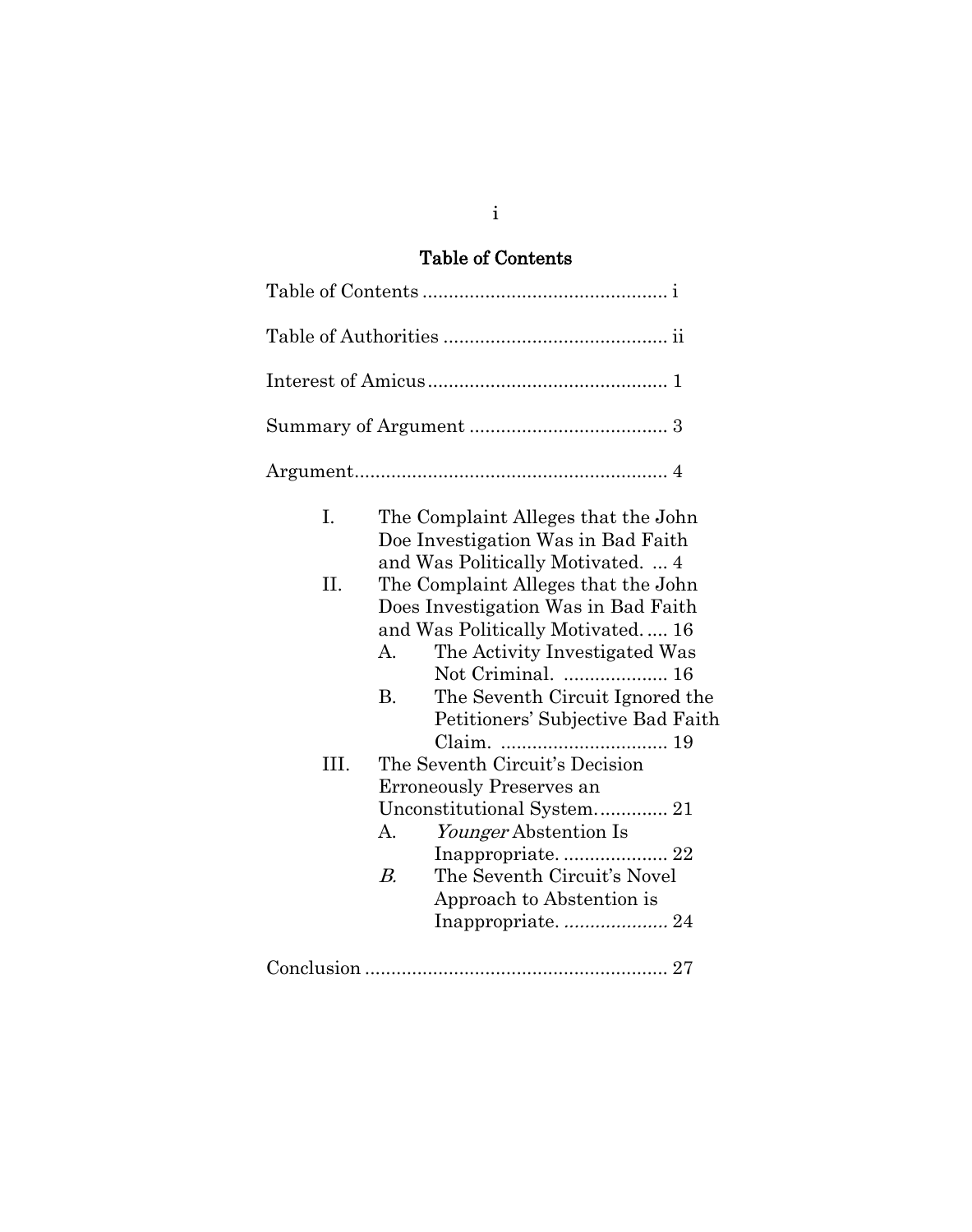# Table of Authorities

# **CASES**

| Ashcroft v. Iqbal, 556 U.S. 662, 129 S.Ct. 1937, 173                                                    |
|---------------------------------------------------------------------------------------------------------|
| Bell Atlantic Corp. v. Twombly, 550 U.S. 544, 127<br>S.Ct. 1955, 167 L.Ed.2d 929 (2007)  4, 19          |
| Buckley v. Valeo, 424 U.S. 1, 96 S.Ct. 612, 46                                                          |
| <i>Clifton v. FEC</i> , 114 F. 3d 1309, 1314 (1st Cir. 1997)                                            |
| Collins v. Kendall Cnty., Ill., 807 F.2d 95, 98 (7th                                                    |
| Craig v. Barney, 678 F.2d 1200, 1202 (4th Cir. 1982)                                                    |
| Elections Bd. of Wis. v. Wis. Mfrs. & Commerce, 227<br>Wis.2d 650, 597 N.W.2d 721 (1999) 18             |
| FEC v. Colo. Republican Federal Campaign Comm.,<br>553 U.S. 431, 121 S.Ct. 2351, 150 L.Ed.2d 461 (2001) |
| <i>FEC v. Wis. Right to Life,</i> 551 U.S. 449, 127 S.Ct.<br>17                                         |

ii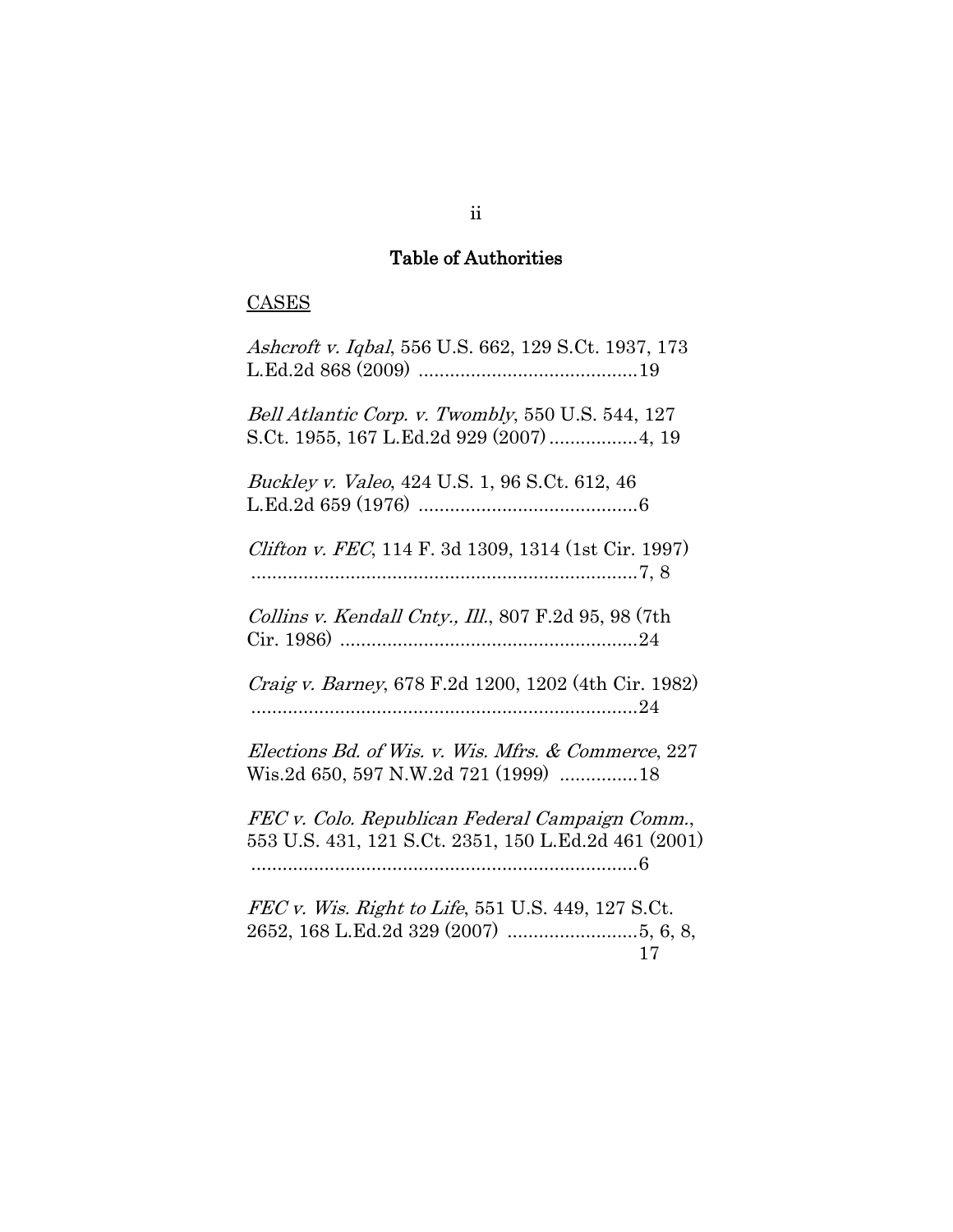| First Nat'l Bank of Boston v. Bellotti, 435 U.S. 765,                                                   |               |
|---------------------------------------------------------------------------------------------------------|---------------|
| In re John Doe Proceedings, 2003 WI 30, [23, 260<br>Wis.2d 653, 660 N.W.2d 260) 11, 12                  |               |
| Kaylor v. Fields, 661 F.2d 1177, 1182 (8th Cir. 1981)                                                   |               |
| Mitchum v. Foster, 407 U.S. 225, 242-43, 92 S.Ct.<br>2151, 32 L.Ed.2d 705 (1972) 3, 4, 22               |               |
| Monaghan v. Deakins, 798 F.2d 632, 637–38 (3d Cir.<br>1986), vacated in part on other grounds, 484 U.S. |               |
| O'Keefe v. Chisholm, 769 F.3d 936 (7th Cir. 2014)                                                       |               |
| O'Keefe v. Schmitz, 19 F.Supp. 3d 861 (E.D. Wis.                                                        | 15            |
| O'Keefe v. Schmitz, 2014 WL 1379934, Apr. 8, 2014<br>Decision and Order (E.D. Wis.) 21                  |               |
| Ryan v. State, 79 Wis.2d 83, 255 N.W.2d 910 (1977)                                                      |               |
| Sprint Communications, Inc. v. Jacobs, 134 S.Ct.                                                        | 22, 23,<br>25 |

# iii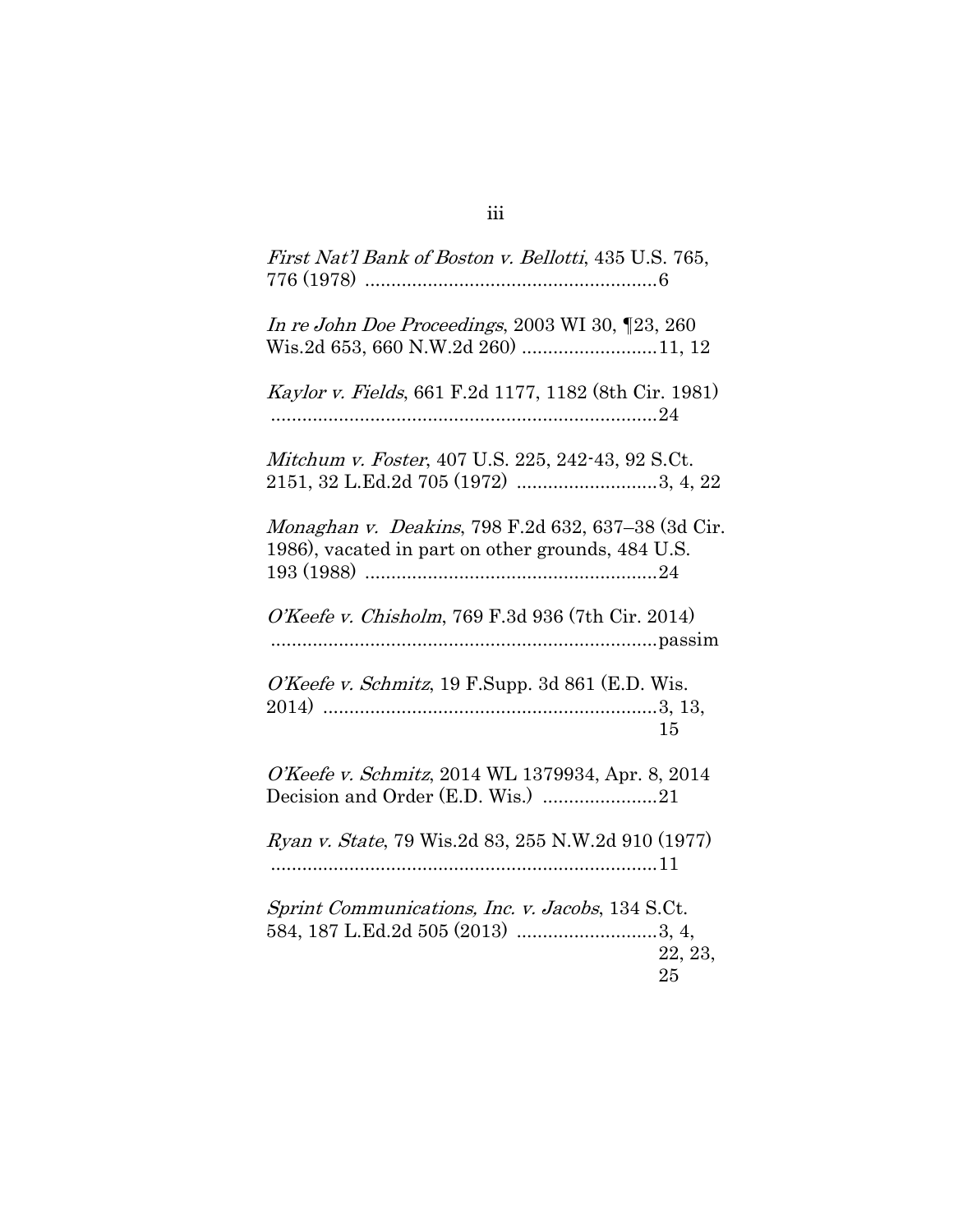| <i>Wis. v. Washington, 83 Wis.2d 808, 266 N.W.2d 597</i>                                              |
|-------------------------------------------------------------------------------------------------------|
| Wis. ex rel Kalal v. Circuit Court for Dane County,<br>2004 WI 58, 17, 271 Wis.2d 633, 681 N.W.2d 110 |
| Wis. Prosperity Network v. Myse, 2012 WI 27, 339                                                      |
| Wis. Right to Life, Inc. v. Barland, 751 F.3d 804, 827                                                |
| Younger v. Harris, 401 U.S. 37, 91 S.Ct. 746, 27                                                      |
| CONSTITUTIONS, STATUTES, REGULATIONS                                                                  |
|                                                                                                       |
|                                                                                                       |
|                                                                                                       |
|                                                                                                       |
|                                                                                                       |
|                                                                                                       |
| 26                                                                                                    |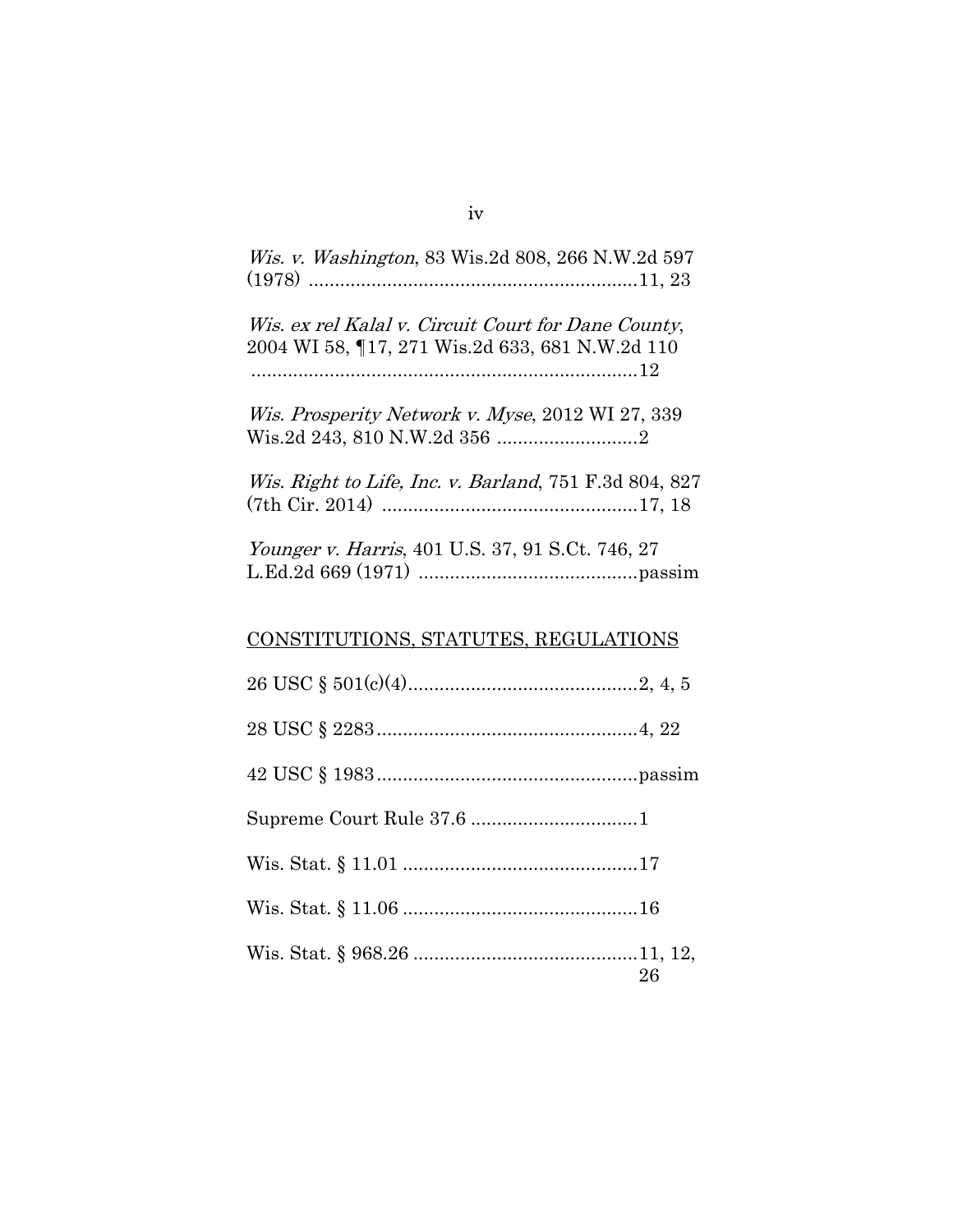## OTHERS

65 Op. Wis. Atty. Gen. 145 ..............................18

Bob Hague, Dems Look to November at Convention, WISCONSIN RADIO NETWORK, Jun. 9, 2012, available at http://www.wrn.com/2012/06/dems-look-tonovember-at-convention-audio/ .......................14

John Nichols, Wisconsin 'John Doe' Probe: What Did Walker Know? When Did He Know It?, THE NATION, Jan. 16, 2012, available at http://www.thenation. com/blog/165896/wisconsin-john-doe-probe-what-didwalker-know-when-did-he-know-it# ...............14

MacIver Institute, MacIver's Request for Cost and Time Spent on Doe Denied, March 5, 2013, http://www.maciverinstitute.com/2013/03/taxpayermoney-and-time-spent/ ....................................13

Matter of The Coalition, MUR 4624, Commissioner Bradley A. Smith Statement for the Record, available at http://www.fec.gov/members/former\_ members/smith/smithreason6.htm .....................8

Wisconsin Democracy Campaign, Record \$37.4 Million Spent in Governor's Race, February 8, 2011, available at http://www.wisdc.org/pr020811.php ..........................................................................5

v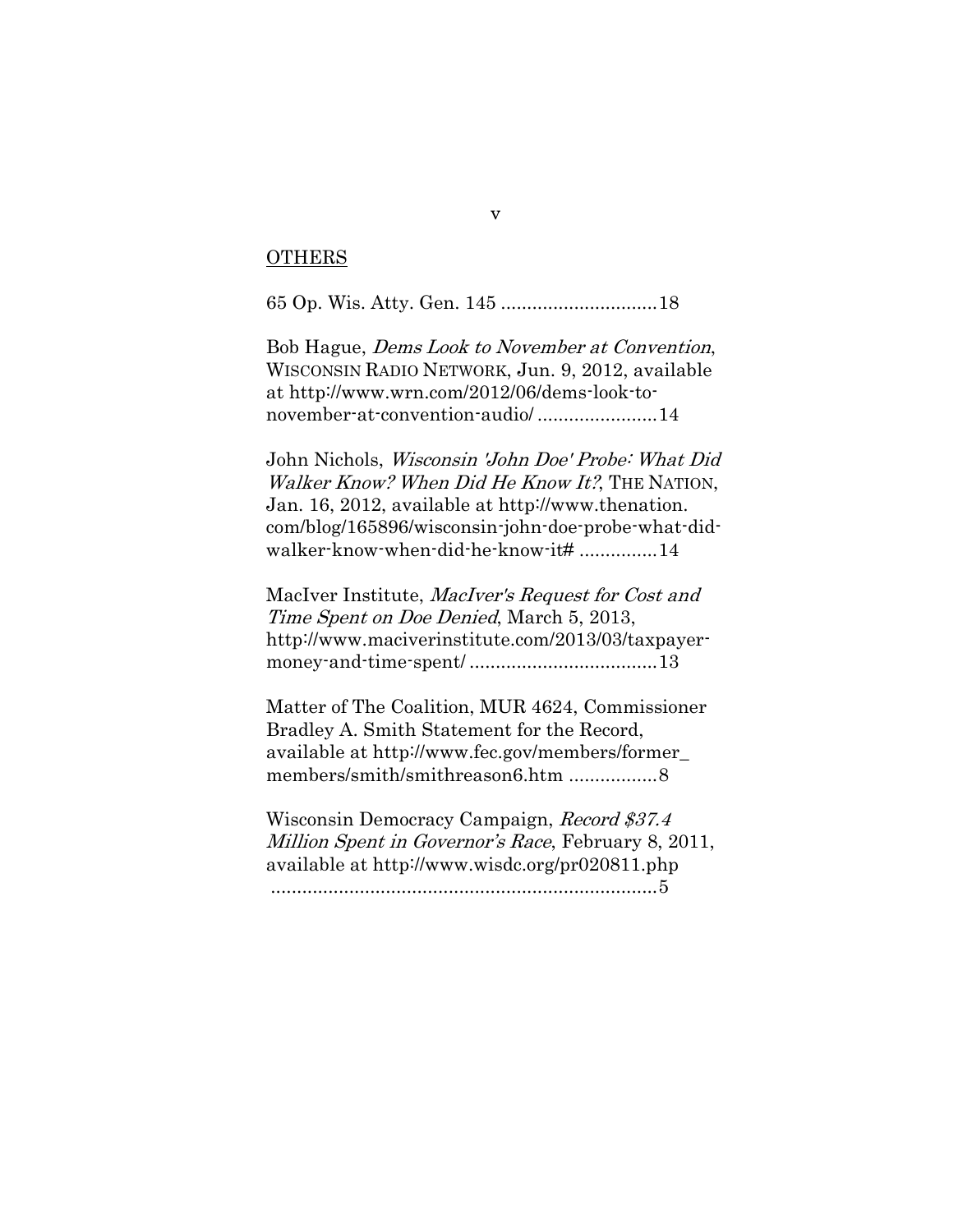# *AMICUS CURIAE* BRIEF OF THE WISCONSIN INSTITUTE FOR LAW & LIBERTY IN SUPPORT OF PETITIONERS

## Interest of Amicus

Amicus Wisconsin Institute for Law & Liberty<sup>1</sup> is a public interest law center dedicated to advancing the public interest in limited government, free markets, individual liberty, and a robust civil society. Founded in June of 2011, it has represented individuals and organizations seeking to speak or to associate with others for the purpose of speech, including the petitioners in Wisconsin Prosperity Network v. Myse, 2012 WI 27, 339 Wis.2d 243, 810 N.W.2d 356, a challenge to certain Wisconsin regulations restricting and burdening independent express and issue advocacy. Amicus has also represented parties challenging various parts of Wisconsin's campaign finance law. Its President, General Counsel and Founder, Richard M. Esenberg, has taught Election Law at Marquette University Law School and is an Academic Advisor to the Center for Competitive Politics. His scholarship argues for less regulation and more freedom for

1

<sup>&</sup>lt;sup>1</sup> As required by Supreme Court rule 37.6, Amicus states that no counsel for a party authored this brief in whole or in part or made a monetary contribution intended to fund the preparation or submission of this brief. No person other than the Amicus, its members, or its counsel, made such a monetary contribution. Timely Notice: All parties were timely notified of this amicus's intent to file this brief as required by Rule 37.2(a). Petitioners have consented to the filing of this brief. Counsels for the Respondents have each denied consent.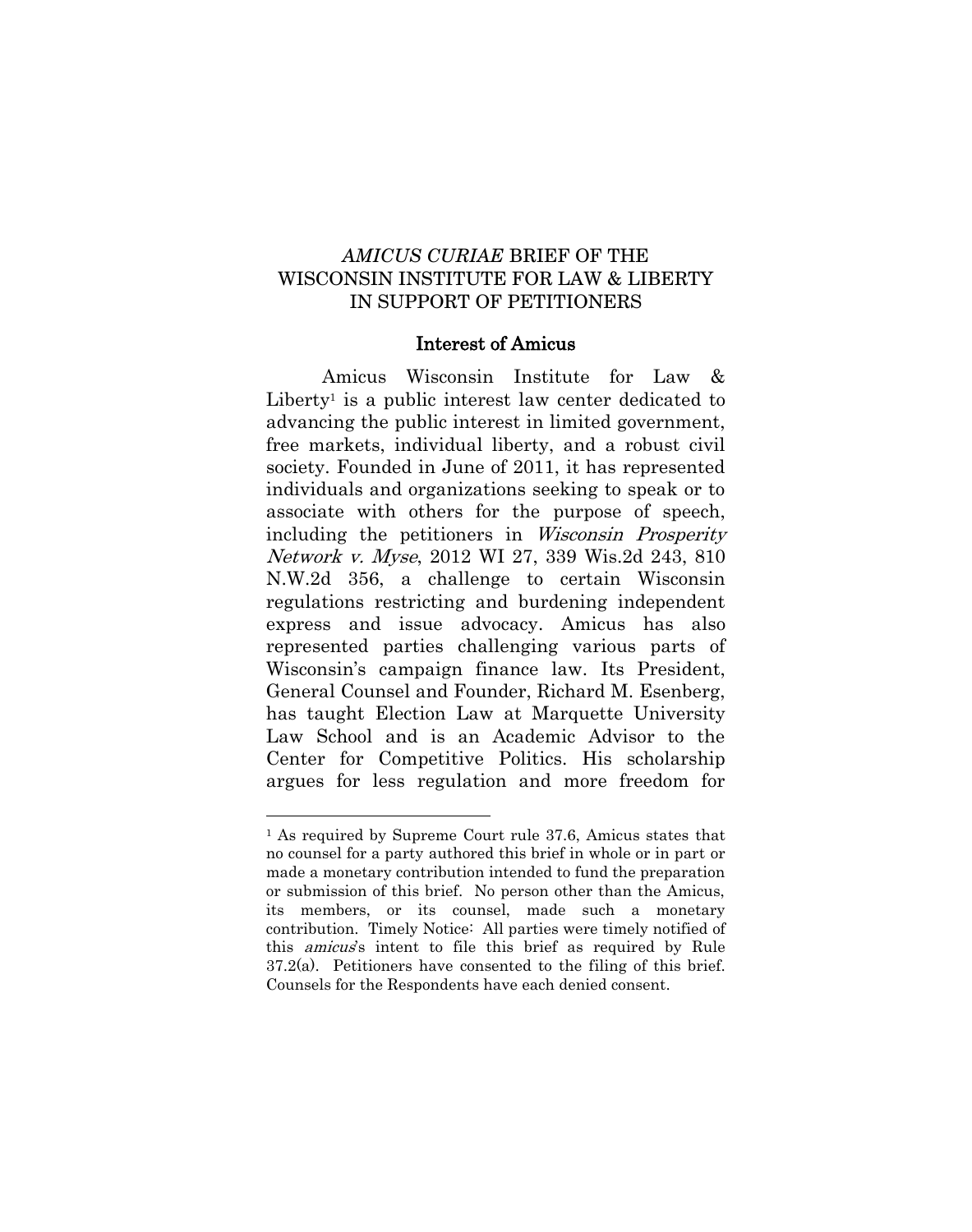those who wish to speak about politics and matters of public policy, whether individually or in association with others.

Amicus represents issue advocacy groups including  $501(c)(4)$  groups who face unique issues under Wisconsin's existing regulatory framework because, although they engage in issue advocacy, the State seeks to regulate their speech as if it were express advocacy. These regulations are often applied to speakers who are unlikely to have the resources to seek federal review, including grass roots groups, tea party groups, and other small  $501(c)(4)$ s. This has a substantial chilling effect on the speech of groups that are entitled to full First Amendment protection. Amicus – and its clients – lived through many of the events at issue here. What happened in this case is an example, even if an extreme one, of what these groups face.

## Summary of Argument

This case seeks to address an extraordinary assault on freedom of speech and association during a critical period in Wisconsin's political history. The District Court found that "[t]he defendants are pursuing criminal charges through a secret John Doe investigation against the plaintiffs for exercising issue advocacy speech rights that on their face are not subject to the regulations or statutes the defendants seek to enforce." O'Keefe v. Schmitz, 19 F.Supp. 3d 861, 869 (E.D. Wis. 2014). The Petitioners allege that this was done by partisan officials under color of state law to suppress speech and gain a political advantage.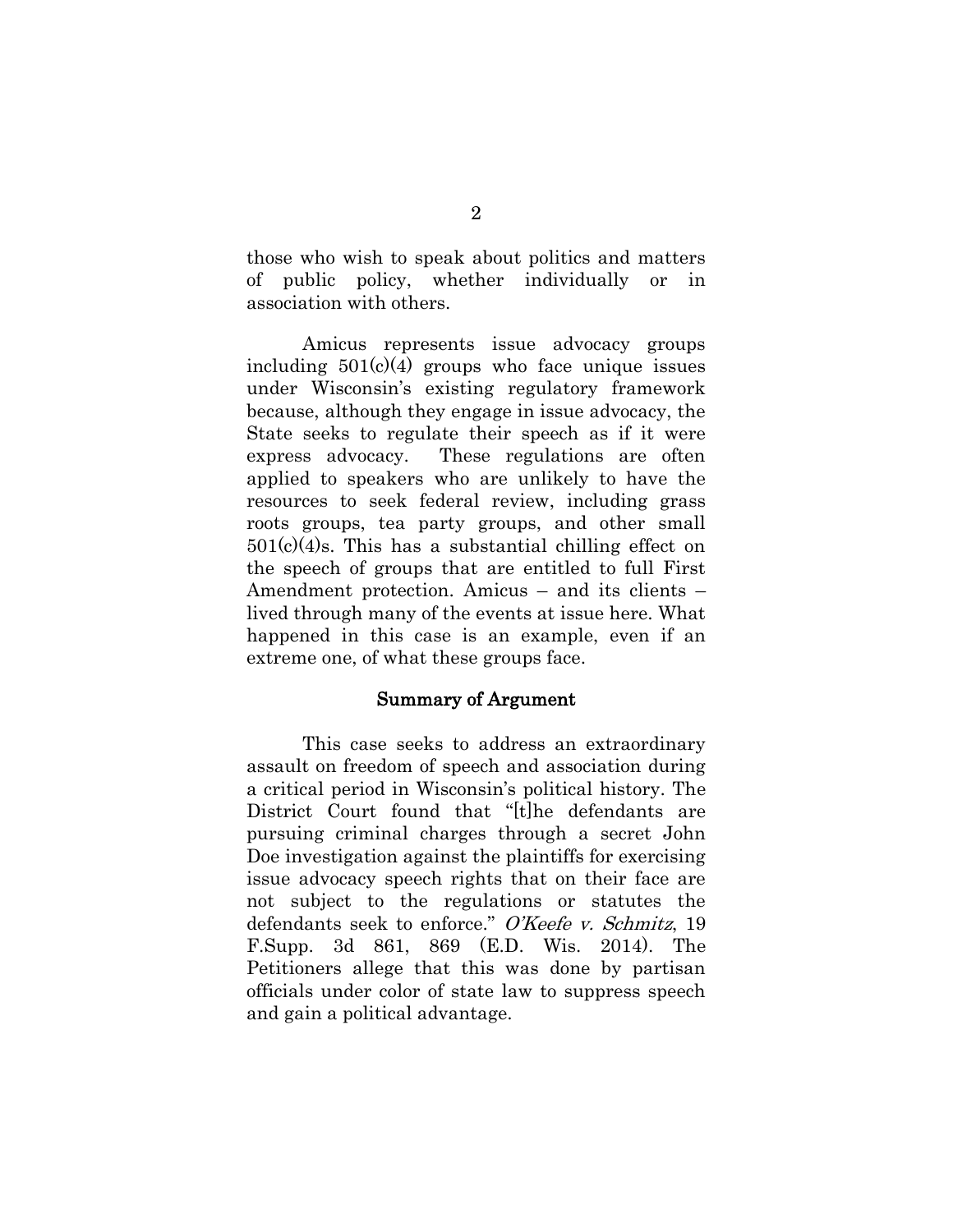But the Court of Appeals denied them a chance to make their case in federal court. It held that even when partisan prosecutors are alleged to have conducted a multi-year inquest into the activities of their political opponents as a political weapon against those opponents, there is no federal remedy as long as there may be – at some time – some form of state remedy. It held this to be the case even if that remedy might not be available until after the damage to First Amendment freedoms has been done. This cannot be the law.

First, the Petitioners' claim under 42 USC § 1983 is an exception to the anti-injunction statute. Mitchum v. Foster, 407 U.S. 225, 242-43, 92 S.Ct. 2151, 32 L.Ed.2d 705 (1972).

Second, as held by this Court in Sprint Communications, Inc. v. Jacobs, 134 S.Ct. 584, 187 L.Ed.2d 505 (2013), *Younger <sup>2</sup>* abstention is inapplicable to proceedings that do not rise to the level of criminal prosecutions (which is true of the John Doe investigation in this case), and it is also inapplicable where, as here, state officials' retaliatory conduct evidences their "bad faith" abuse of state criminal proceedings.

As recognized in *Mitchum* and *Sprint* and by a majority of circuits that have considered the relationship between the Anti-Injunction Act, 28 USC § 2283 and Section 1983, there is a federal remedy available against investigations motivated

1

<sup>2</sup> Younger v. Harris, 401 U.S. 37, 91 S.Ct. 746, 27 L.Ed.2d 669 (1971).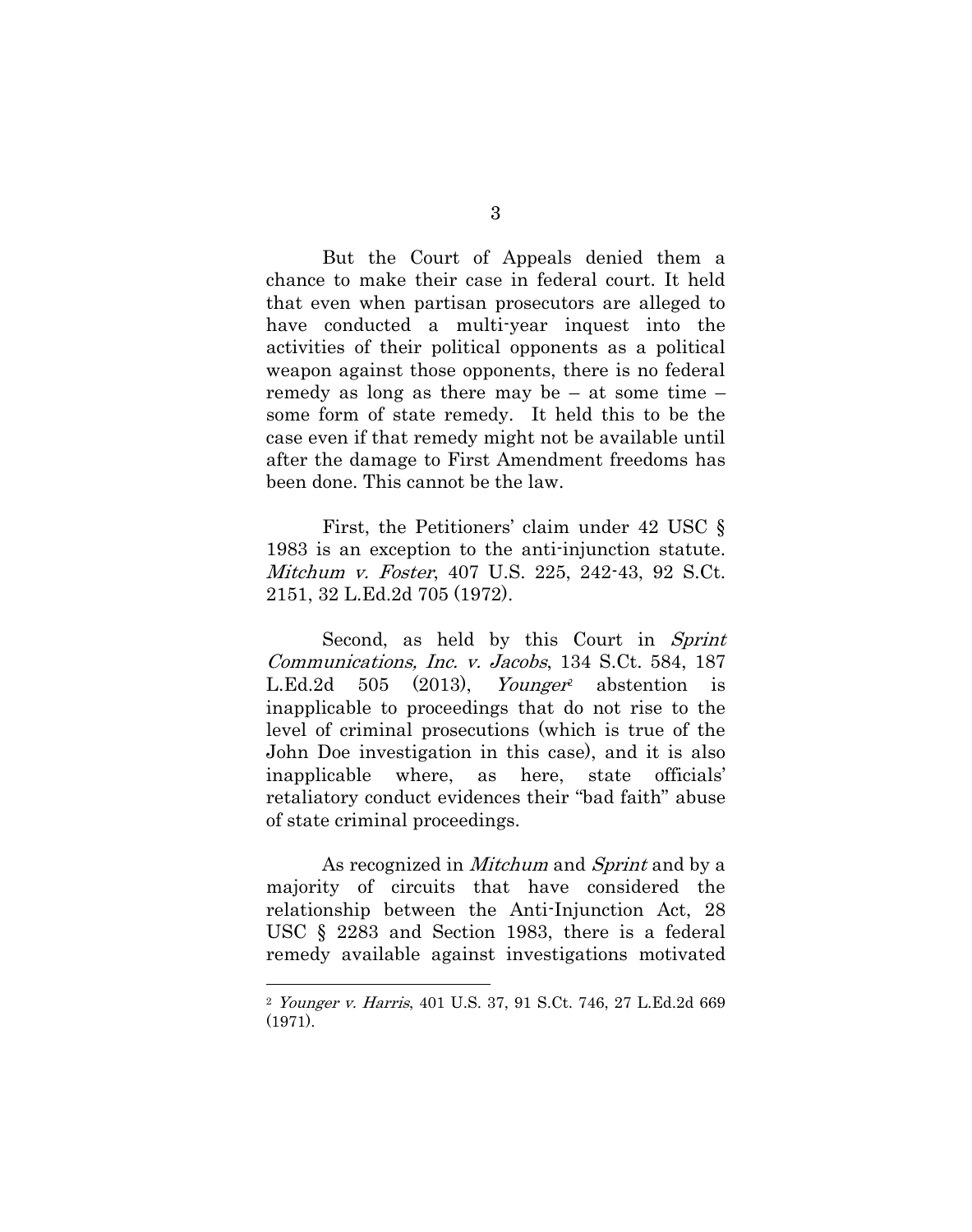by a desire to retaliate and punish the targets for their exercise of First Amendment rights.

## Argument

## I.

# The Complaint Alleges that the John Doe Investigation Was in Bad Faith and Was Politically Motivated.

Because this case was resolved on a motion to dismiss, the allegations of the Petitioners' Complaint have to be taken as true. *Bell Atlantic Corp. v.* Twombly, 550 U.S. 544, 555-56, 127 S.Ct. 1955, 167 L.Ed.2d 929 (2007). They allege that partisan prosecutors conducted a multi-year investigation into the activities of their political opponents in bad faith and as a political weapon against those opponents. What happened in Wisconsin was an extraordinary assault on freedom of expression. Petitioners seek federal relief for these state abuses, advancing a claim under 42 U.S.C. § 1983.

The details alleged in the Complaint include the following:

In November, 2010, candidates of the Republican Party won control of all branches of the Wisconsin government for the first time since 1998. Contributing to this success was the growing influence of conservative independent advocacy organizations, including those that were targeted in the investigations at issue here. These "social welfare organizations" (organized under Section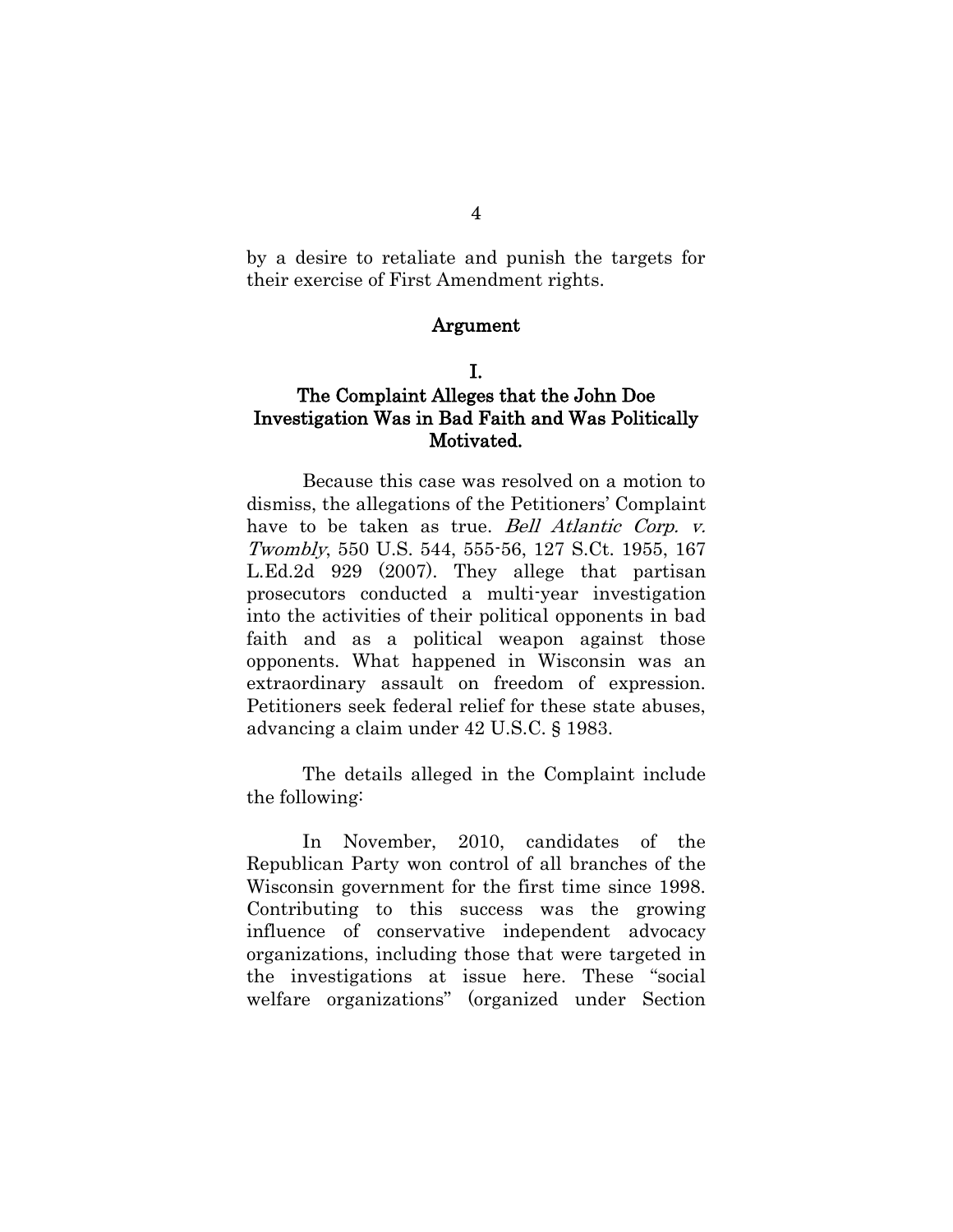501(c)(4) of the Internal Revenue Code) do not typically engage in what this Court has called "express advocacy"; they do not expressly call for the election or defeat of candidates. Rather, they seek to advance the debate by educating the public on issues related to their mission. The educational efforts of these groups, including the Club, often consist of mass media communications often run during an election. Around the time of the 2010 Wisconsin gubernatorial race, independent interest groups spent a combined \$6.08 million on issue advocacy. Wisconsin Democracy Campaign, Record \$37.4 Million Spent in Governor's Race, February 8, 2011, available at http://www.wisdc.org/pr02081.php (last accessed February 18, 2015).

This Court's jurisprudence has extended robust constitutional protection to this type of "issue advocacy." Most significantly, in FEC v. Wisconsin Right to Life, 551 U.S. 449, 127 S.Ct. 2652, 168 L.Ed.2d 329 (2007) ("WRTL II"), it held that the government may not limit the source or amount of contributions for independent issue advocacy. "[T]he Constitution," it has said, ""embraces at the least the liberty to discuss publicly and truthfully all matters of public concern without previous restraint or fear of subsequent punishment," id. at 469, quoting First Nat'l Bank of Boston v. Bellotti, 435 U.S. 765, 776 (1978). It made clear that speech cannot not be considered express advocacy or its functional equivalent unless it is "susceptible of no reasonable interpretation other than as an appeal to vote for or against a specific candidate." Id. at 469- 70. The intent of the speaker or effect of the speech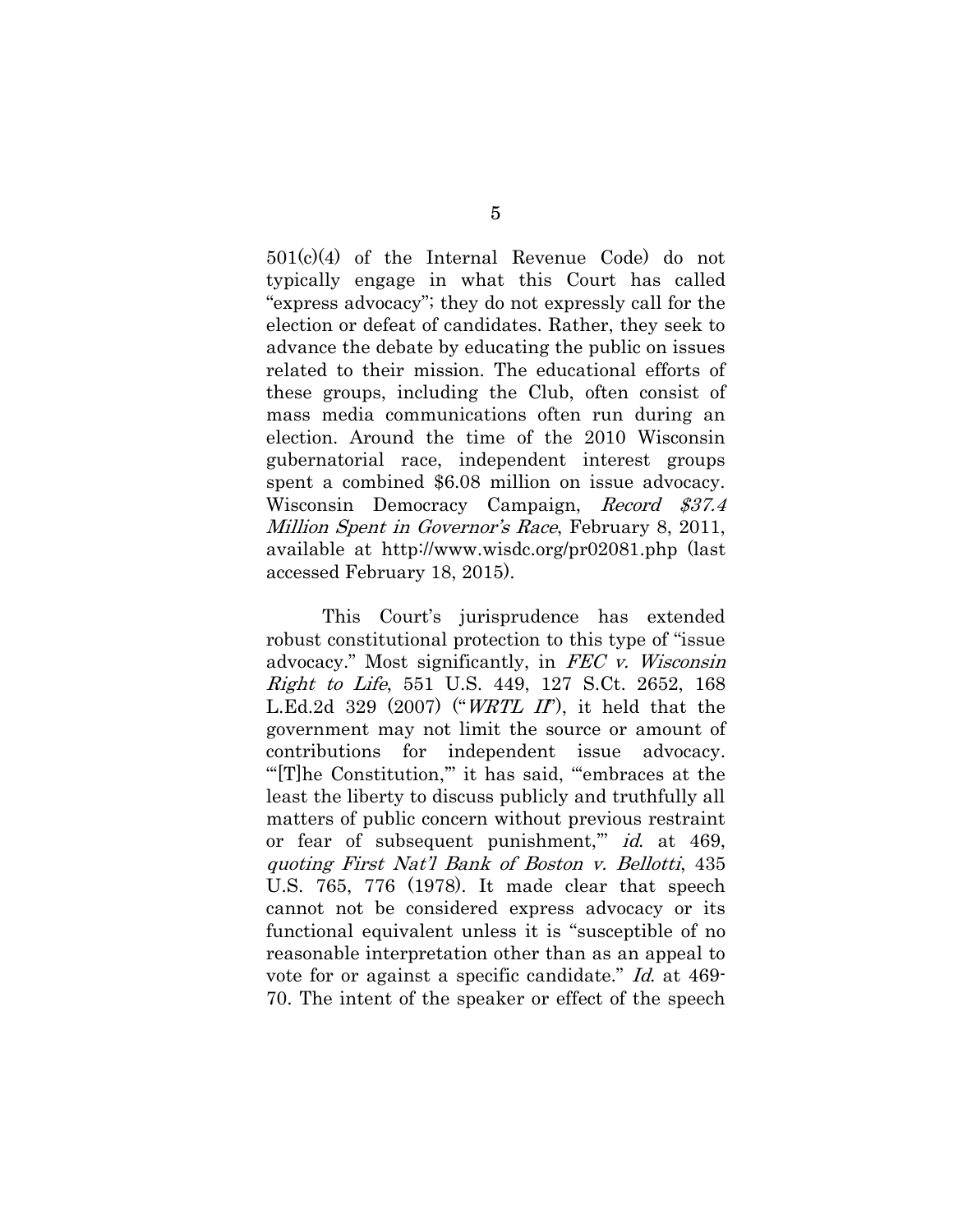does not matter. The status of a communication as issue advocacy is to be made objectively, based on the substance of the communication, without a factintensive analysis or complex balancing of factors. Id. at 469.

On both sides of the political spectrum, partisans have sought to limit opposing issue advocacy by attempting to use the concept of "coordination" to characterize expenditures for independent issue advocacy as contributions to a candidate. Relying on language in earlier decisions of this Court, see, e.g., Buckley v. Valeo, 424 U.S. 1, 96 S.Ct. 612, 46 L.Ed.2d 659 (1976); FEC v. Colo. Republican Federal Campaign Comm., 553 U.S. 431, 121 S.Ct. 2351, 150 L.Ed.2d 461 (2001), they say that if these groups "coordinated" with a candidate, their expenditures become contributions to that candidate. The concept is not new and not itself objectionable, but its application can be enormously troubling and, intended or not, can serve as a powerful tool for suppressing speech. Such was the case here.

This Court has never defined "coordination" or held that it may be applied to issue advocacy. Because the conduct that might be considered "coordination" has not been constitutionally delineated and the content of speech that might be regarded as coordination has not been specified, speakers are hard pressed to know what they can and cannot do. Independent issue advocacy groups are especially vulnerable. These groups are frequently in contact with elected officials and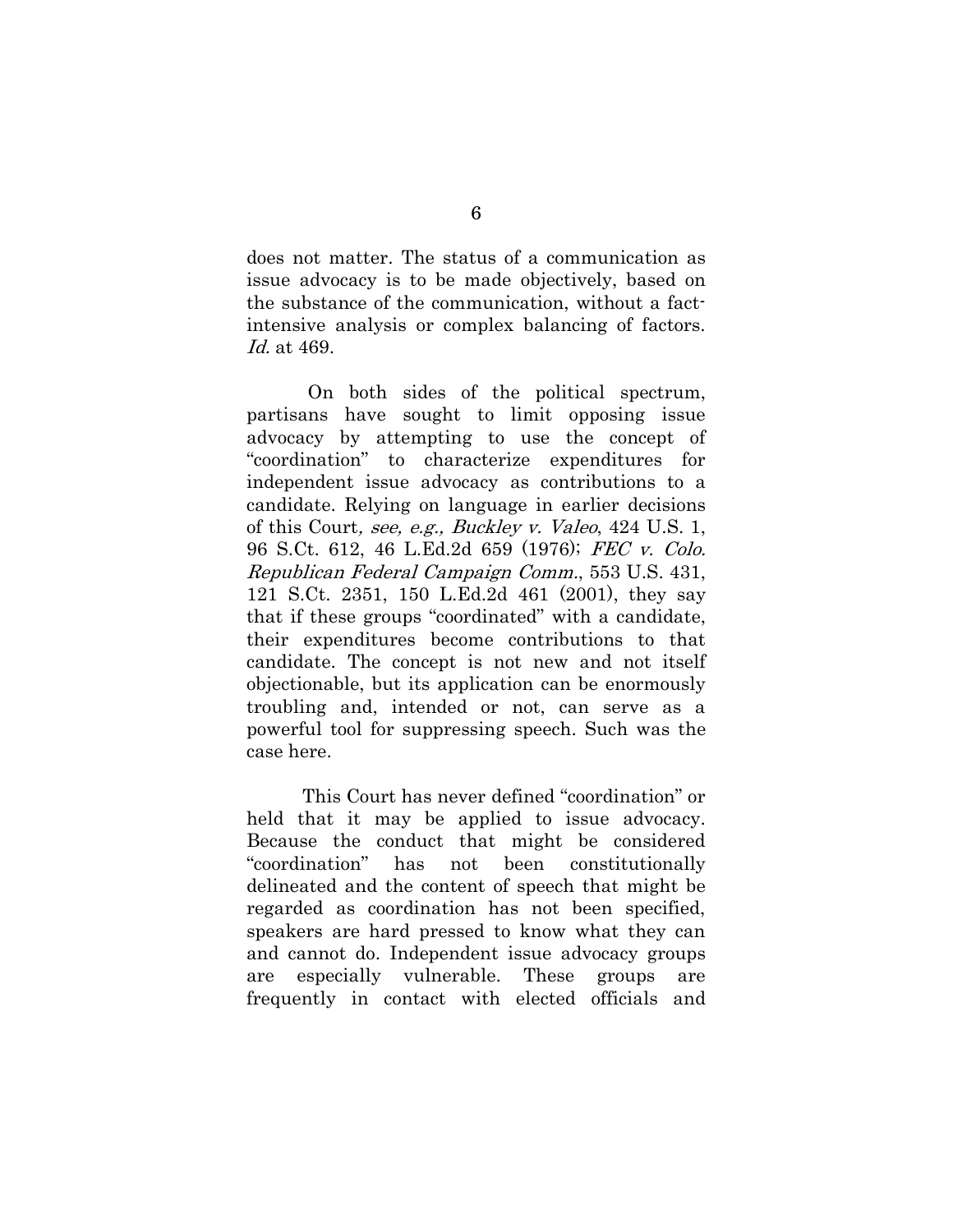potential candidates for public office who share their policy interests. They lobby legislators and work with office-holders or people who may run for office to promote – not candidacies – but common causes. Such groups, however, have a significant concern – if they speak during an election period, the exercise of their constitutional associational and expressive rights could turn into allegations of criminal conduct, and at a minimum, trigger an onerous criminal investigation into their actions. As the First Circuit has observed "it is beyond reasonable belief that, to prevent corruption or illicit coordination, the government could prohibit voluntary discussions between citizens and their legislators and candidates on public issues." *Clifton v. FEC*, 114 F. 3d 1309, 1314 (1st Cir. 1997).

Overzealous complainants and regulators feel free to "poke around" the activities of their political opponents, claiming that all sorts of connections between advocacy groups and candidates might be regarded as "coordination" and a variety of activities by these groups might be transformed into "contributions." While, after WRTL II, such groups might have thought issue advocacy to be safe, they may still be subject to harassment – particularly where, as in Wisconsin, a state has not clearly and adequately defined the conduct and content of coordination, see Part II.A., infra, and prosecutors such as the Respondents here are not respectful of First Amendment freedoms.

Even if such prosecutors cannot hope to obtain a conviction, much damage can be done to disfavored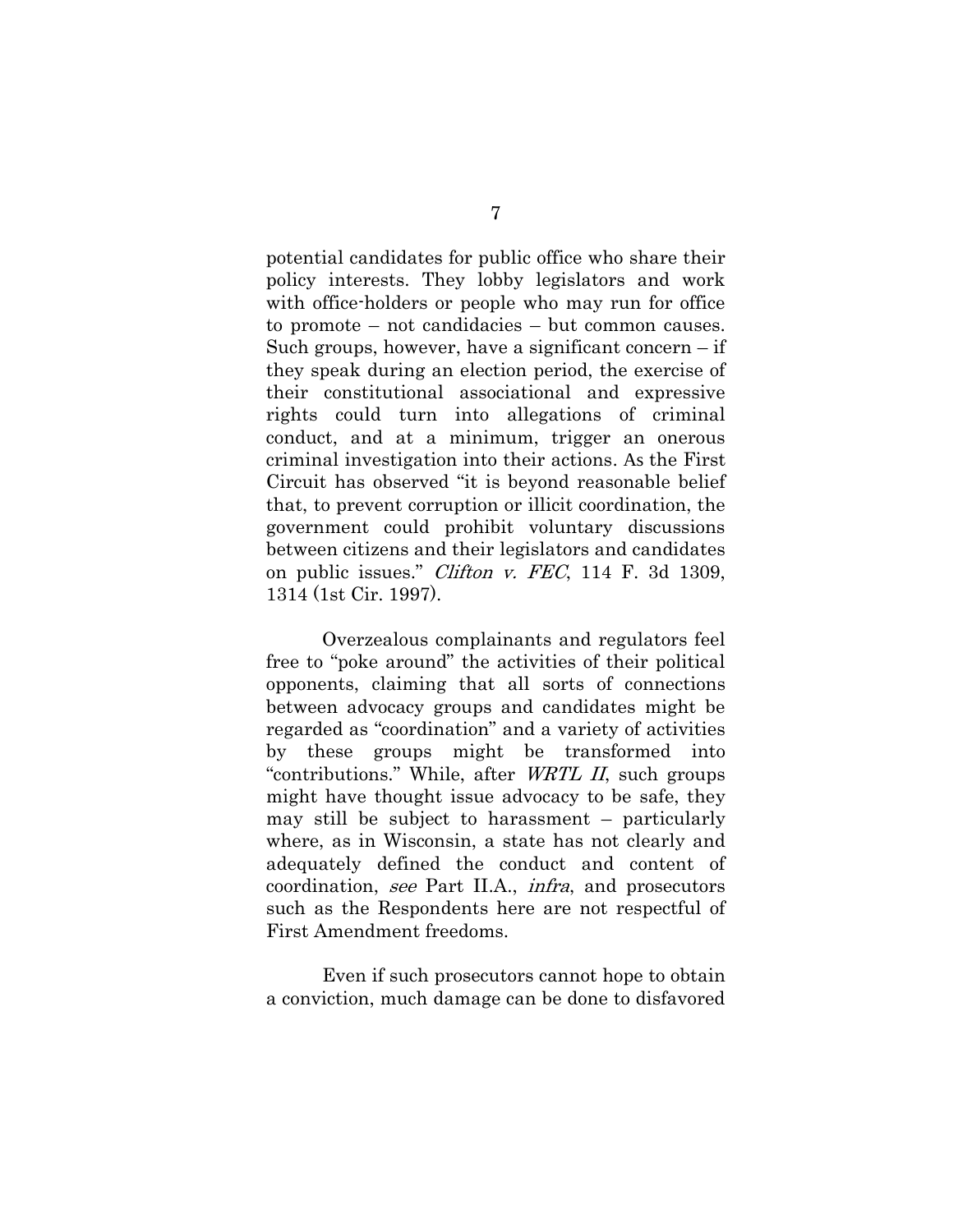speakers. "The investigation can include extensive rifling through the [targets'] files, public revelations of internal plans and strategies, depositions of group leaders, and the like. Such allegations and investigations may be avoided only by completely avoiding all contact with candidates, because even minimal contact could trigger a credible allegation." Matter of The Coalition, MUR 4624, Commissioner Bradley A. Smith Statement for the Record, available at http://www.fec.gov/members/ former members/smith/smithreason6.htm (last accessed February 18, 2015). An improperly-limited concept of coordination "'treads heavily upon the right of citizens, individual or corporate, to confer and discuss public matters with their legislative representatives or candidates for such office,' and is therefore, 'patently offensive to the First Amendment." *Id., quoting Clifton*, 114 F.3d at 1314.

At the same time, the in terrorem effects of such investigations can be profound. Speakers who "guess wrong" about whether they have "coordinated" will not have reported their expenditures as contributions to the "coordinating" candidate. This failure may, as was the case here, be treated as a crime. Thus regulators – particularly partisan elected prosecutors – who abuse the concept of coordination can subject speakers to protracted and virtually unlimited inquests placing them and their associates at enormous risk. They can fuel innuendo and speculation about their political opponents, distorting the political process and considerably raising the costs of speaking out.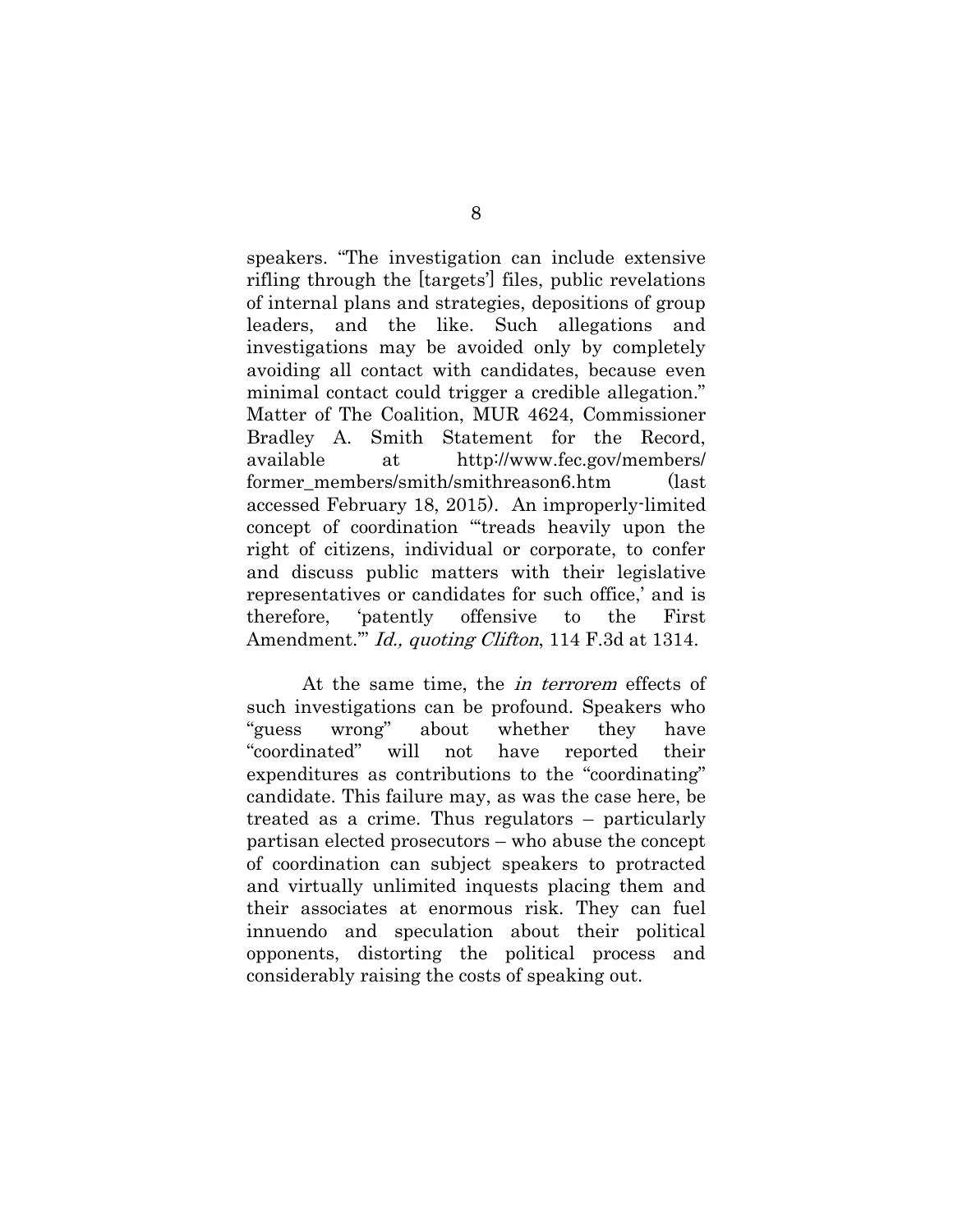That is what happened here. If a conservative organization engaged in issue advocacy in Wisconsin during 2011 and 2012, it almost certainly became a target of these inquests. Although these investigations were ostensibly "secret" – those involved were subject to orders forbidding them to speak about how or whether they were being investigated – they were beset by leaks and became fodder for political attacks and intimidation.

The last few years have been an extraordinary time in Wisconsin politics. In order to address a massive budget deficit, in early 2011 Governor Scott Walker introduced legislation, now known as "Act 10," that would, among many other things, limit collective bargaining by most public employees to base pay (and limit permissible increases in such pay to the rate of inflation). This was intended to reduce personnel costs and give both state and local government extra flexibility to manage their employees in a way that would minimize the impact of the inevitable budget cuts.

In response, Wisconsin exploded. The state seemed to be at war as thousands of protestors "occupied" the capitol building and grounds in Madison. Tales of the ensuing chaos have already become legend, and the controversy attracted the attention of advocacy groups of all stripes. Money came from across Wisconsin and the nation and the state's airwaves were flooded with advertisements for and against Act 10. For the budget battle alone – no elections involved – opponents of the Walker budget spent an estimated \$1.8 million and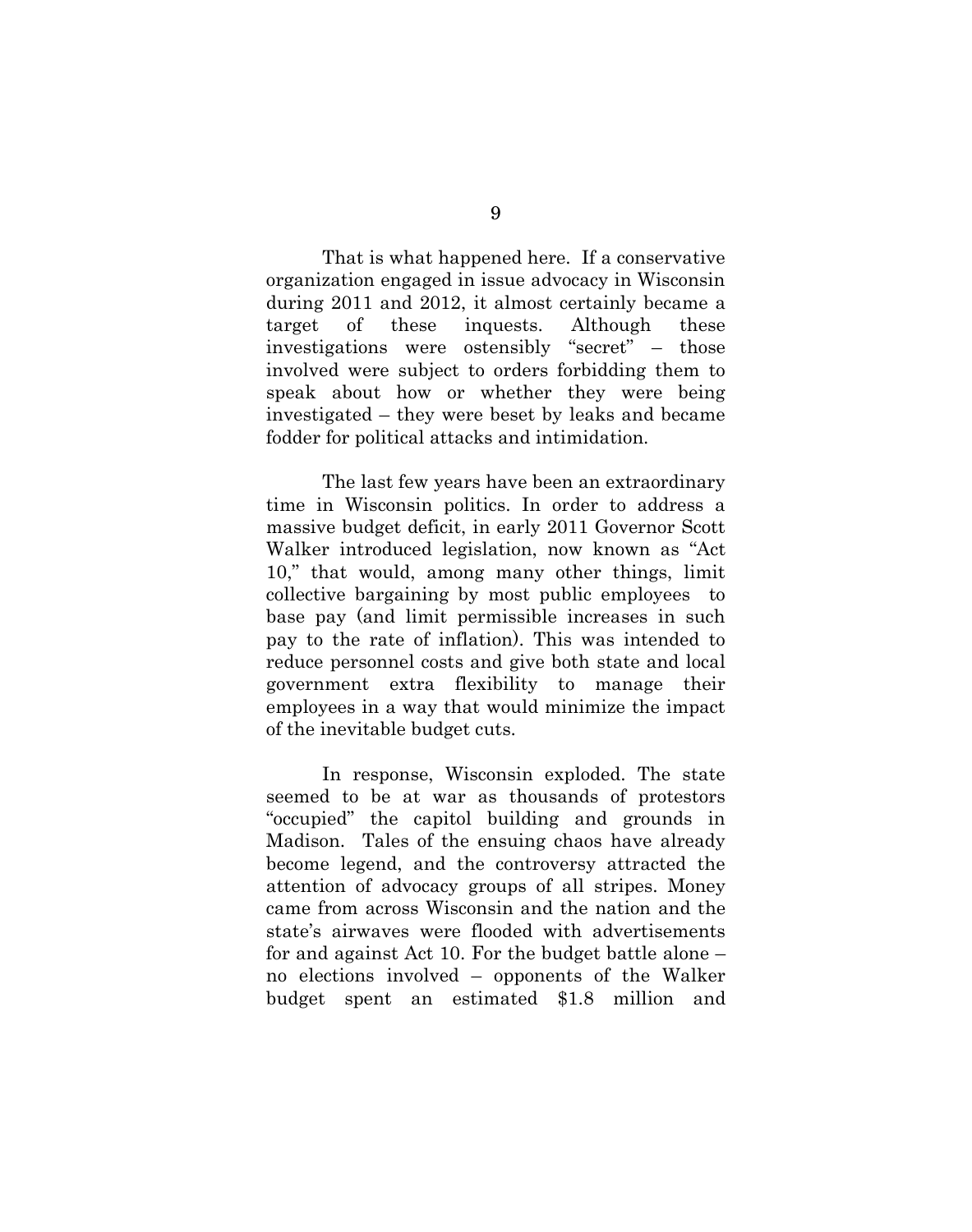supporters spent \$1.7 million. Many of the organizations that were targeted in the John Doe investigations at issue here engaged in issue advocacy about the need for public sector labor law reform.

Act 10 was ultimately passed. While a flurry of litigation continued, elections began. Following passage of the bill, Wisconsin experienced an unprecedented round of recall elections. In 2011, Democrats attempted to recall six Republican Senators, while Republicans targeted three Democrats. Governor Walker was not subject to recall during this period (state law does not permit recall of an elected official during his or her first year in office). However, he and some additional Republican Senators were subjected to recall elections the next year. Issue advocacy groups on both sides of the political spectrum remained active during this period, spending millions. In the end, Governor Walker survived.

In addition to litigation and recall elections, accusation and investigation became part of Wisconsin's political warfare. Throughout this period, both sides levied allegations that the other was misusing public resources for political purposes or that independent groups were improperly "coordinating" with candidates. But the Respondents here set up a standing inquest into the activities of only one side of the political spectrum. To do so, they used Wisconsin's peculiar John Doe statute, Wis. Stat. § 968.26. It permits a prosecutor to compel testimony and subpoena witnesses in secret.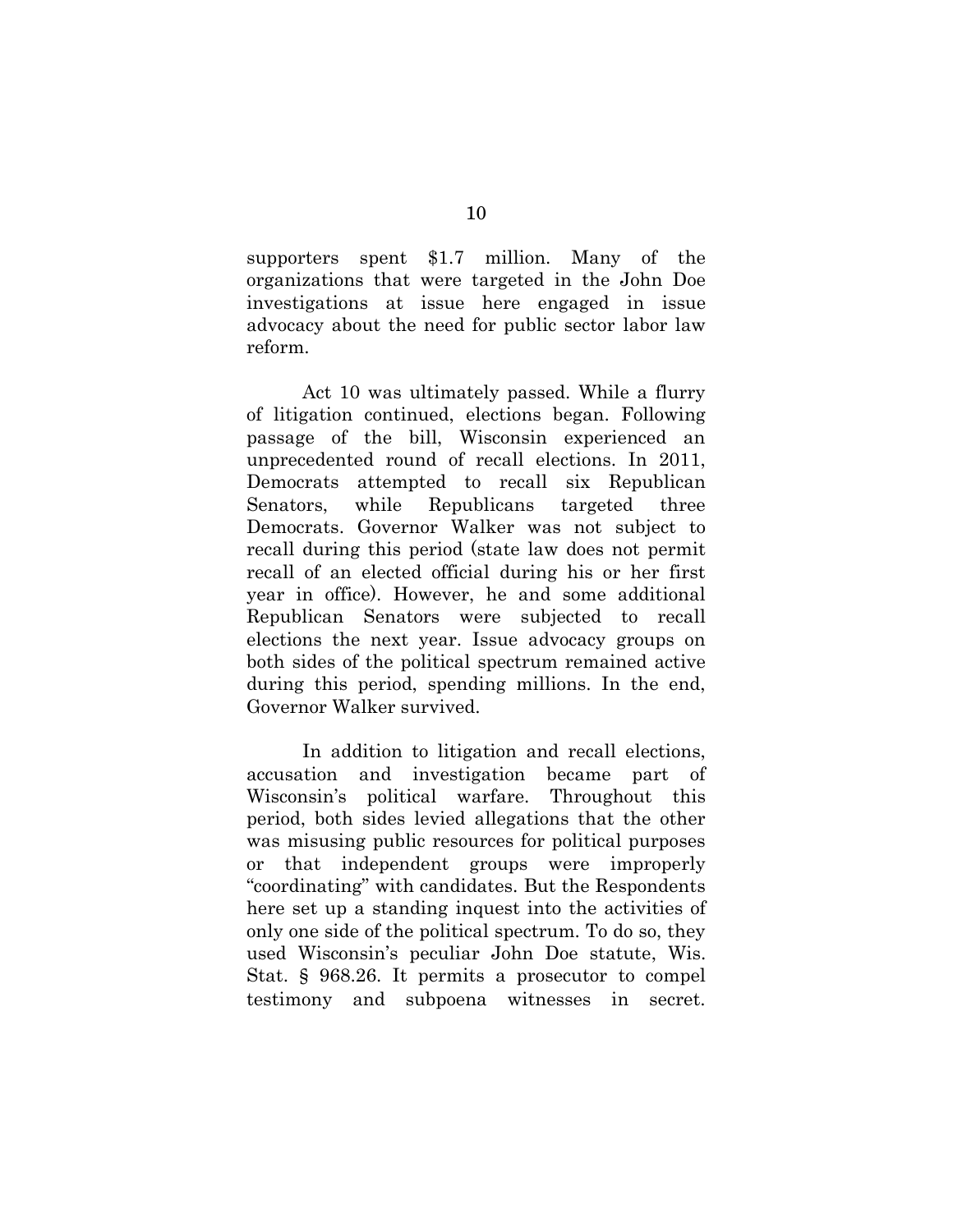Witnesses need not be advised of the nature of the proceeding or that the witness is a "target" of the investigation. Ryan v. State, 79 Wis.2d 83, 96, 255 N.W.2d 910 (1977). While a witness summoned before a John Doe proceeding may bring counsel, her lawyer has no right to speak. § 968.26(3). As noted above, the presiding judge may (and normally does) order not only the prosecutor, but witnesses to not discuss what has occurred during the proceeding – or even that there is a proceeding. In other words, everything that happens to them is subject to a gag order.

It is hornbook law in Wisconsin that orders issued by a John Doe judge are not considered orders of a "court." In re John Doe Proceedings, 2003 WI 30, ¶23, 260 Wis.2d 653, 660 N.W.2d 260 ("[A]n order issued by a judge in a John Doe proceeding is not a judgment or order of a circuit court); Wis. v. Washington, 83 Wis.2d 808, 814, n.2, 266 N.W.2d 597 (1978) ("The order of a John Doe judge is not an order made by the court within the meaning of [the statute providing for appeals of court orders]]") As such, they may not be appealed. In re John Doe, 2003 WI 30, ¶23. An aggrieved party may seek review by supervisory writ, although, of course, the burden of obtaining such relief is high. Id., ¶48. "A writ of supervision is not a substitute for appeal" and "is to be issued only upon some grievous exigency." Wis. ex rel Kalal v. Circuit Court for Dane County, 2004 WI 58, ¶17, 271 Wis.2d 633, 681 N.W.2d 110. The standards for issuing a supervisory writ are harsh: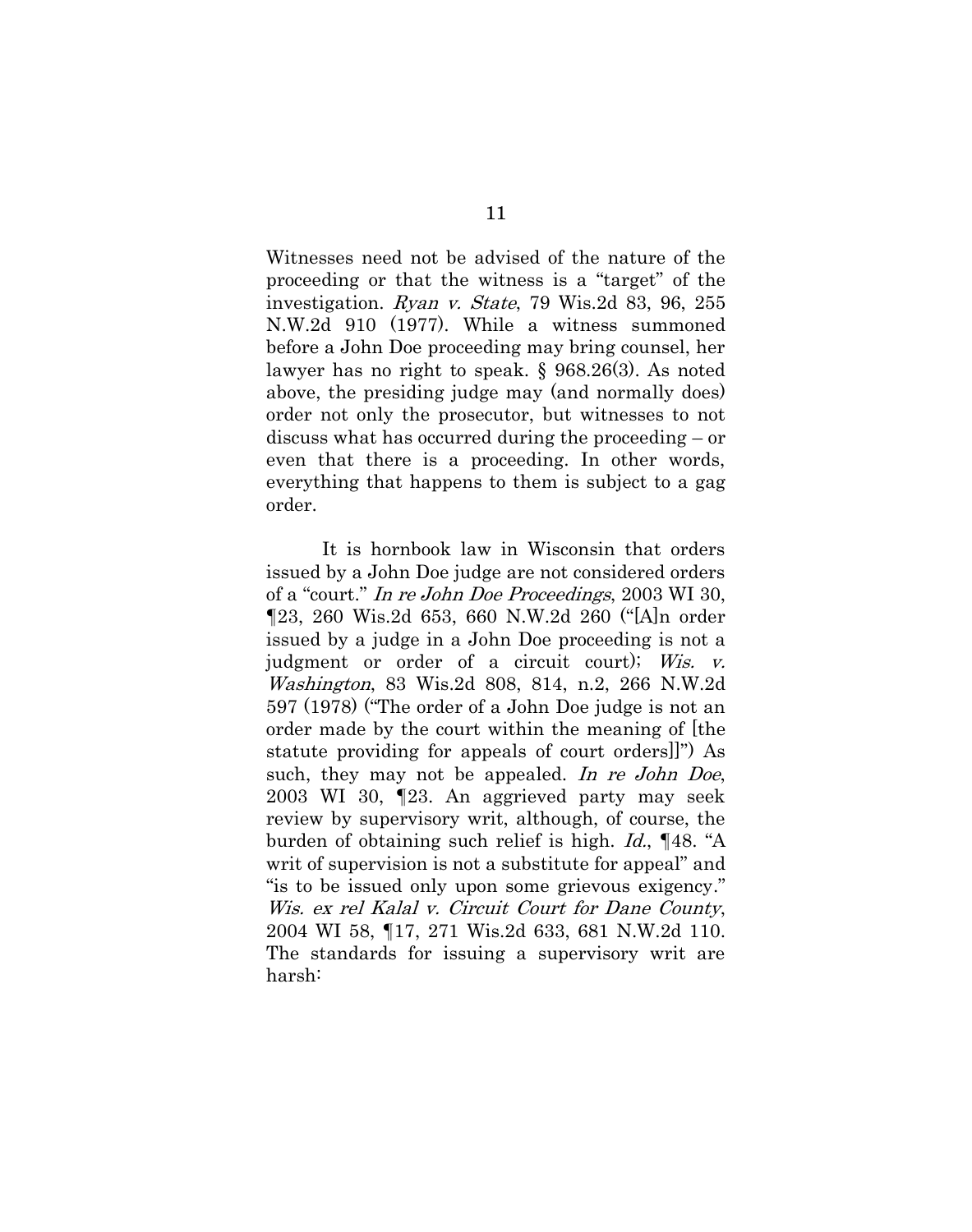A petition for a supervisory writ will not be granted unless: (1) an appeal is an inadequate remedy; (2) grave hardship or irreparable harm will result; (3) the duty of the trial court is plain and it must have acted or intends to act in violation of that duty; and (4) the request for relief is made promptly and speedily.

Id. As the "duties" of judges in John Doe proceedings are minimal and their discretion large, see Wis. Stat. § 968.26, the third prong will rarely be met.

Thus, the target of a John Doe has few legal rights. This is doubly so if he or she is a politician or public figure and, if as here, the "secret" investigation is leaked. In that instance, the target is subject to public innuendo to which he or she may be unable to respond without violating the Doe's "gag order." That is precisely what happened here.

As noted in the petition, the investigation continued for years. The first phase – call it Doe I – was commenced in 2010 at a time when then-Milwaukee County Executive Scott Walker was running for Governor. The investigation was opened by Democratic District Attorney John Chisolm, a political opponent of Walker. Prosecutors said that they wanted to investigate the theft of funds that Walker's office had donated to a veteran's fund called Operation Freedom.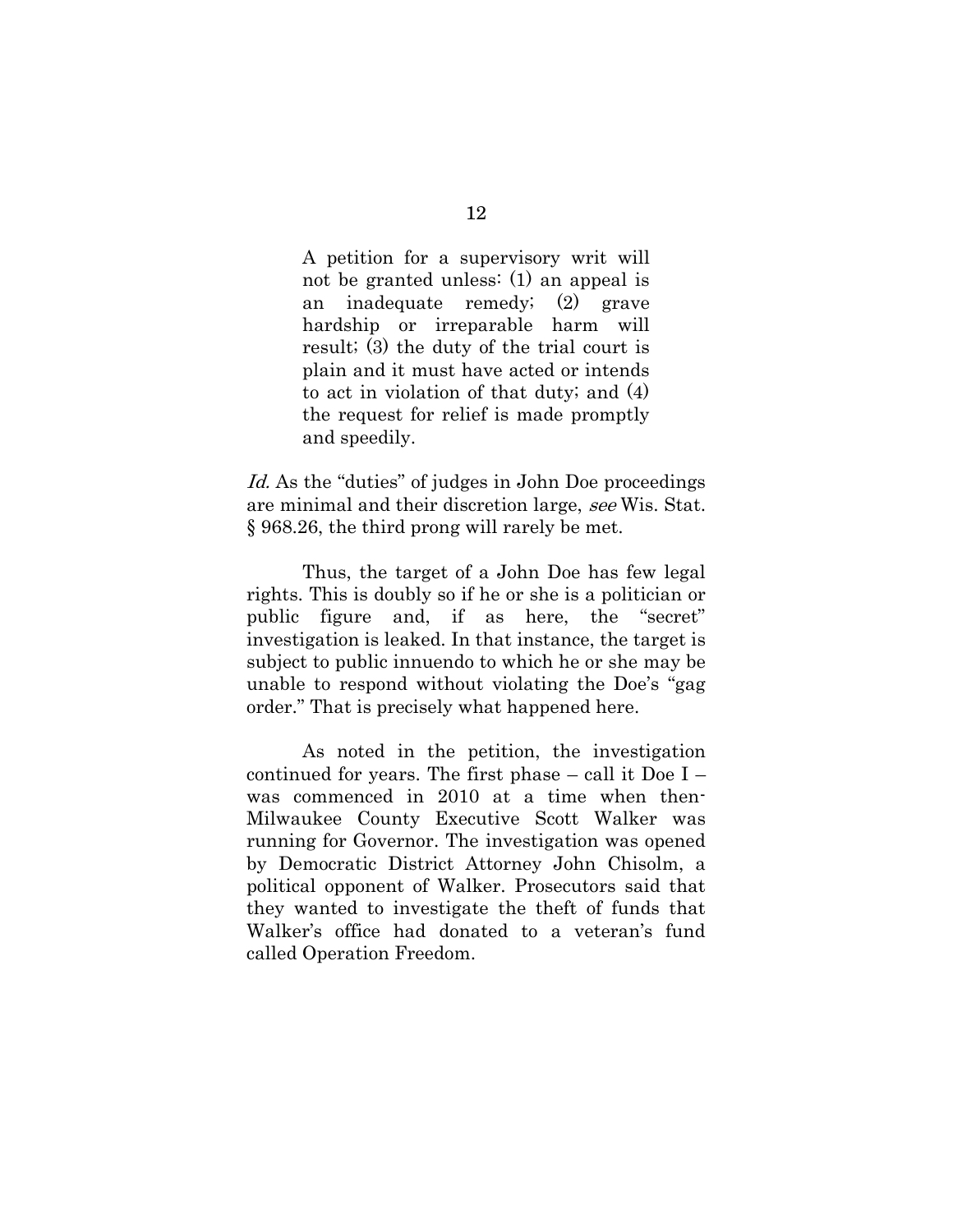Petitioners allege that this was a subterfuge to launch a roving<sup>3</sup> investigation into Walker. Whether this was the prosecutors; intention, the investigation was repeatedly expanded and became a semi-permanent Board of Inquiry into, as the District Court put it, "all things Walker-related." O'Keefe v. Schmitz, 19 F.Supp. 3d at 865. Homes and offices were raided. Witnesses who would not tell prosecutors what they wanted to hear were arrested and, in one instance, publicly humiliated.

Not much about this was secret. Doe I was subject to numerous leaks and produced breathless headlines and speculation about what would happen next. (Almost nothing did.) It became fodder, during both the 2011 and 2012 recalls, for political attack ads. Some likened "Walkergate" to "Watergate" and asked what the Governor knew and when he knew it.<sup>4</sup> The Chairman of the state Democratic Party screamed that "Walker will see the inside of a jail cell before he sees the inside of a second term."<sup>5</sup>

<u>.</u>

<sup>3</sup> When asked how much it had spent on the John Doe investigations, Chisholm's office claimed they did not know because they did not track that information. MacIver Institute, MacIver's Request for Cost and Time Spent on Doe Denied, March 5, 2013, http://www.maciverinstitute.com/2013/03/ taxpayer-money-and-time-spent/ (last accessed February 18, 2015).

<sup>4</sup> John Nichols, Wisconsin 'John Doe' Probe: What Did Walker Know? When Did He Know It?, THE NATION, Jan. 16, 2012, available at http://www.thenation.com/blog/165896/wisconsinjohn-doe-probe-what-did-walker-know-when-did-he-know-it# (last accessed February 18, 2015).

<sup>5</sup> Bob Hague, Dems Look to November at Convention, WISCONSIN RADIO NETWORK, Jun. 9, 2012, available at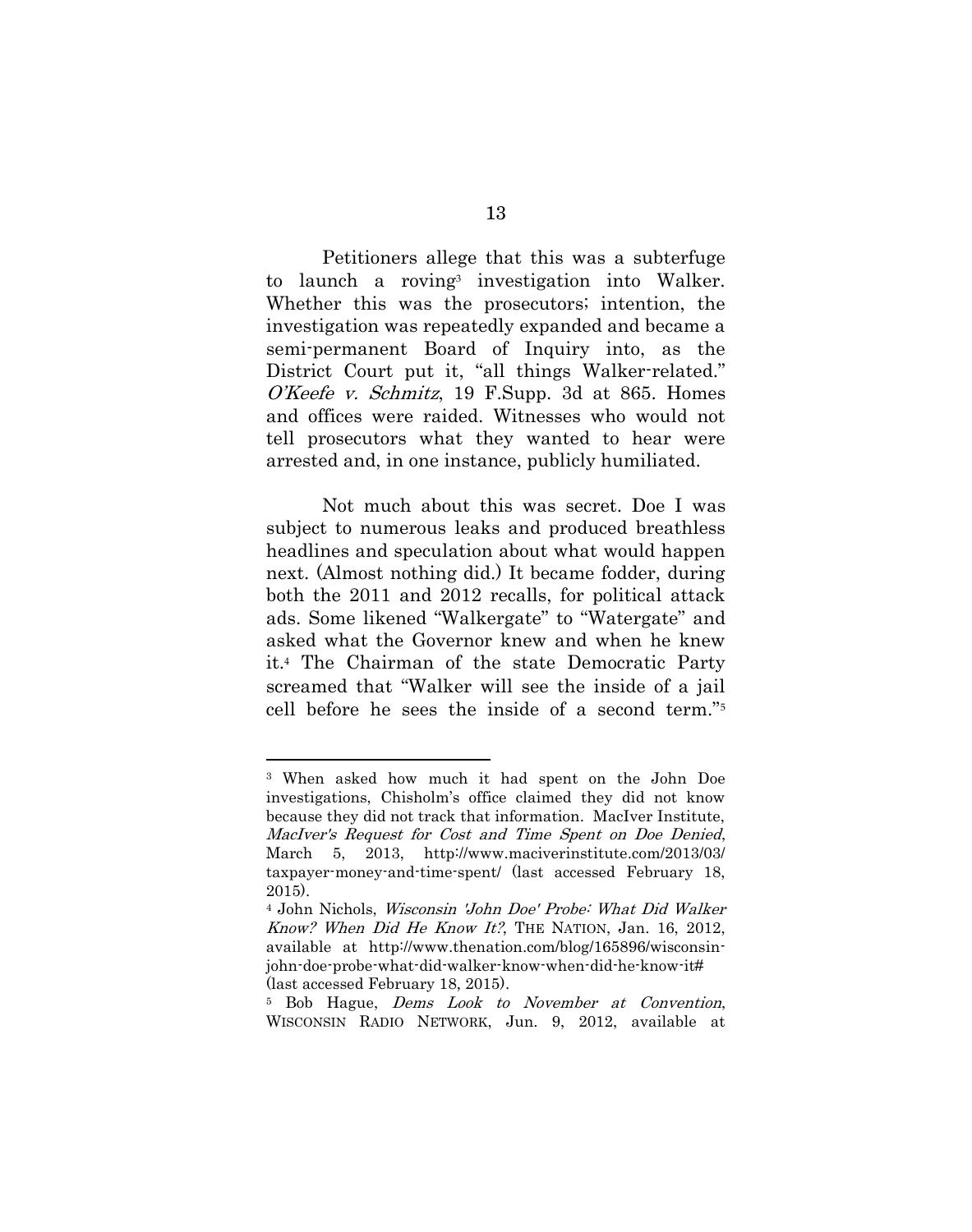Walker, subject to the gag order, could say little in response.

In the end, the Milwaukee prosecutors labored mightily and brought forth a mouse. They found absolutely no wrongdoing by Walker. Two aides were convicted of embezzling from Operation Freedom. The domestic partner of another aide was convicted of sexually propositioning an underage boy. Two other aides pled guilty to fundraising (not for Walker) on "county time." A local businessman pled guilty to making an unlawful contribution to the Walker campaign.

The District Attorney announced the conclusion of Doe I in 2013 – following the recalls. But the Milwaukee prosecutors were not finished with Walker and his conservative allies. As recited in the petition, much of the information gathered in Doe I was enrolled into a new investigation, Doe II, that Petitioners allege was initiated, controlled and conducted by the Milwaukee District Attorney's office, notwithstanding the appointment of an ostensibly independent prosecutor. The focus turned to Walker's campaign and the activities of independent advocacy organizations during the 2011 and 2012 recalls.

The scope of the 'new" inquiry was extraordinary. Its tactics resembled an investigation of a drug ring or terrorist conspiracy:

 $\overline{a}$ 

http://www.wrn.com/2012/06/dems-look-to-november-atconvention-audio/ (last accessed February 18, 2015).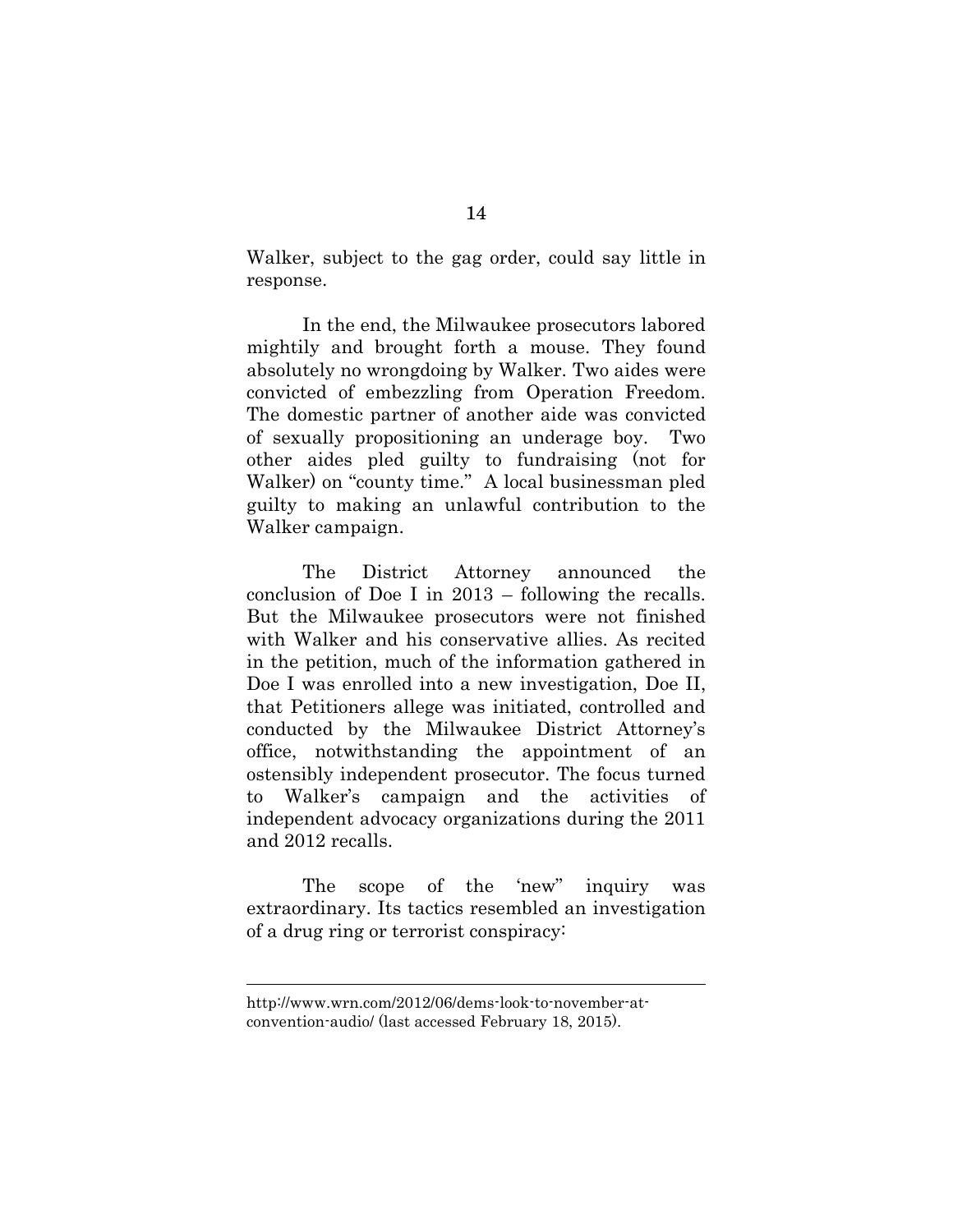Early in the morning of October 3, 2013, armed officers raided the homes of R.J. Johnson, WCFG advisor Deborah Jordahl, and several other targets across the state. Sheriff deputy vehicles used bright floodlights to illuminate the targets' homes. Deputies executed the search warrants, seizing business papers, computer equipment, phones, and other devices, while their targets were restrained under police supervision and denied the ability to contact their attorneys.

O'Keefe v. Schmitz, 19 F.Supp. 3d at 866 (citations omitted). At the same time, kitchen-sink subpoenas and gag orders were served on virtually every conservative advocacy organization in the state. What did you do? Who paid for it? And, of course, don't tell anyone we asked.

But the probe soon became public and, like Doe I, Doe II would become a political weapon in the 2014 gubernatorial election. But the breadth of the inquiry – no conservative stone was left unturned – and the amorphous nature of the inquiry – who could tell what these prosecutors thought was illegal – had and continues to have a chilling impact on freedom of speech and association. As petitioners alleged, the John Doe investigation "devastated" the Club for Growth, normally a major player in Wisconsin politics, with an estimated \$2 million loss in fundraising that would have been committed to issue advocacy.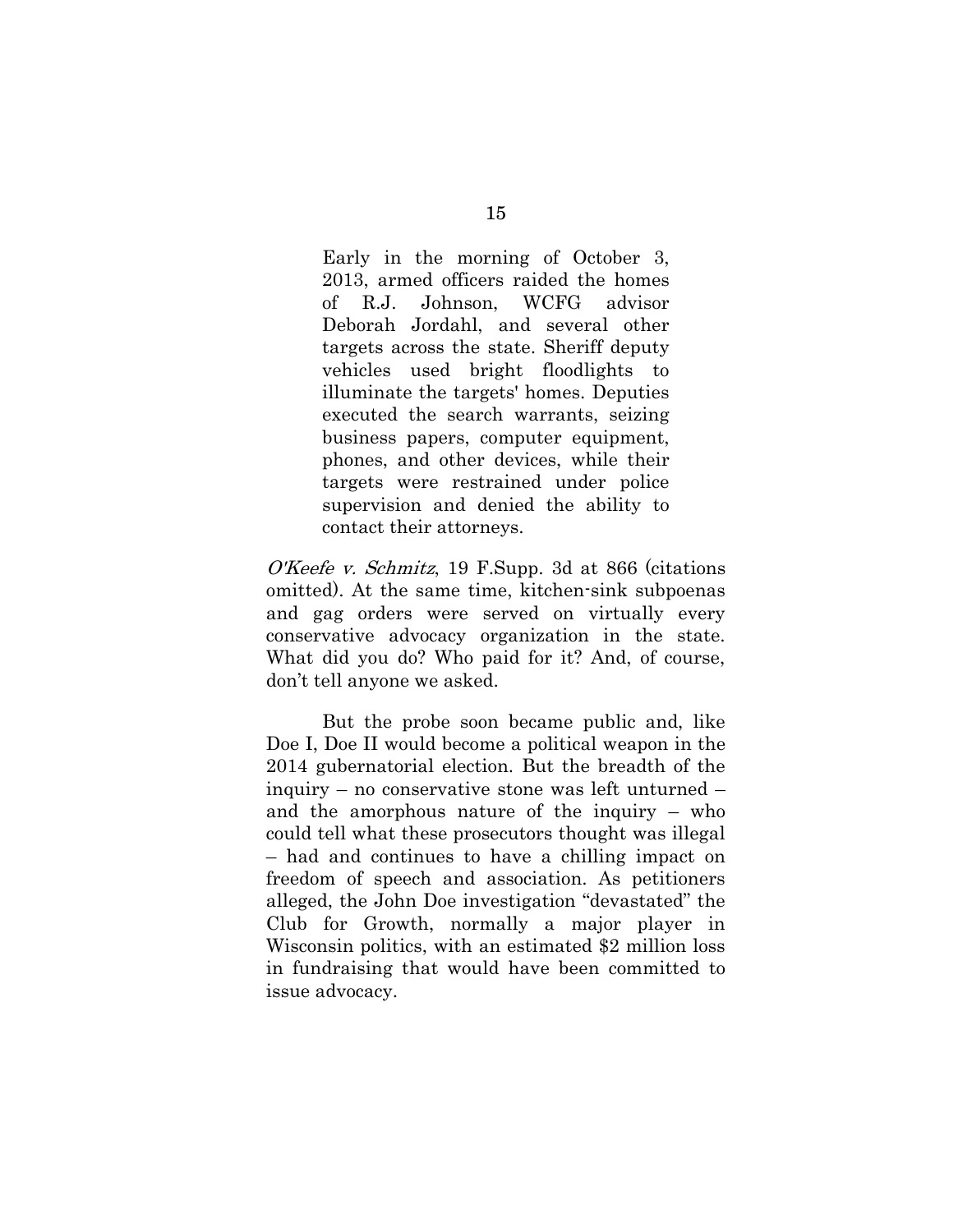#### II.

# The John Doe Investigation Violates the Constitutional Rights of O'Keefe and Everyone Else Being Investigated.

## II. A.

### The Activity Investigated Was Not Criminal.

The Seventh Circuit concluded that the prosecutors had a good faith basis for their investigation. O'Keefe v. Chisholm, 769 F.3d 936, 940-41 (7th Cir. 2014). That conclusion is erroneous for at least four reasons, none of which were addressed by the Court of Appeals.

First, Wisconsin statutes do not even ban the coordination of issue advocacy with candidates. Wisconsin statutes do not define "coordination"; nor do GAB regulations. At most, Wis. Stat. § 11.06(7) requires committees that engage in express advocacy to file an "oath for independent disbursements," affirming that they do not act "in cooperation or consultation" or "in concert with or at the request or suggestion of" a candidate. The issue advocacy engaged in by the groups investigated by the Respondents cannot have violated this provision.

Second, as noted in the Petition, the basis of the investigation was the theory that independent advocacy by the Club for Growth and other organizations became "contributions" to the Walker campaign because they were somehow "coordinated" with his campaign. But, under Wisconsin law, nothing can be considered a "contribution" unless it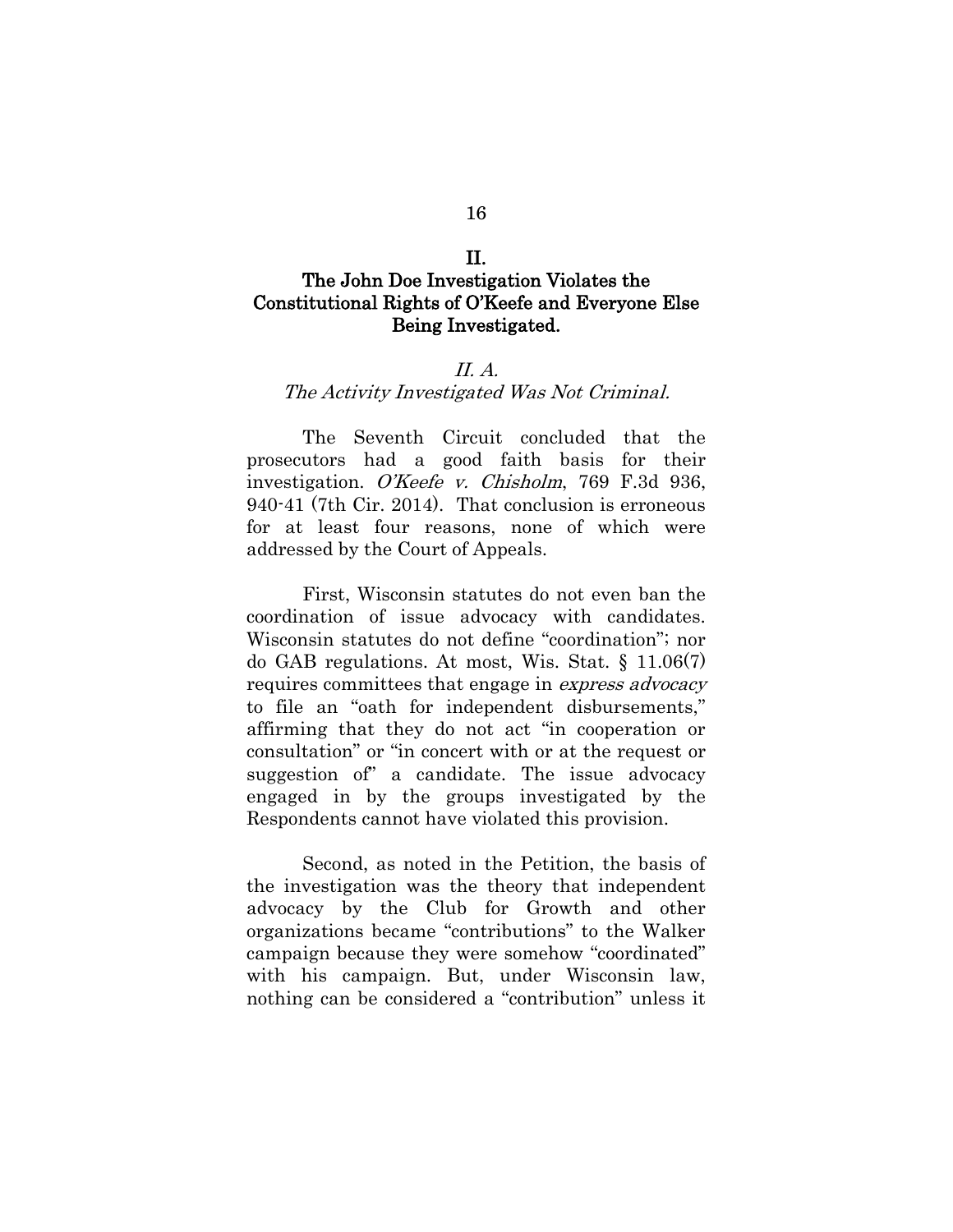is undertaken for a "political purpose." Wis. Stat. § 11.01(6). Wisconsin defines this as anything done "for the purpose of influencing an election." § 11.01(16).

That definition is constitutionally inadequate. In *WRTL II*, this Court made clear that an "intentbased" definition for what can and cannot be regulated is unconstitutionally vague and overbroad. 551 U.S. at 467-69. In 2010, Wisconsin's chief regulatory agency in this area, the Government Accountability Board, announced that, in regulating campaign communications, would restrict the definition of "political purpose" to express advocacy, i.e., communications that are susceptible of no reasonable interpretation other than as a call to elect or defeat a candidate. See Wis. Right to Life, Inc. v. Barland, 751 F.3d 804, 827 (7th Cir. 2014) ("*Barland II*") (noting that the GAB retreated from a new regulation expanding "political purpose" to include issue advocacy within weeks of a lawsuit being filed challenging the regulation). In Barland II, the Seventh Circuit held that this definitional limitation was a constitutionally required "saving" construction. It said that, to save Wisconsin law from complete invalidation, "political purpose" must be restricted to express advocacy or its functional equivalent. Id. at 833-34. The court also noted that the Wisconsin Supreme Court and Attorney General had for over a decade recognized that the definition of "political purpose" must be limited to express advocacy. Id. at 833 (citing Elections Bd. of Wis. v. Wis. Mfrs. & Commerce, 227 Wis.2d 650, 597 N.W.2d 721 (1999) and 65 Op. Wis. Atty. Gen. 145).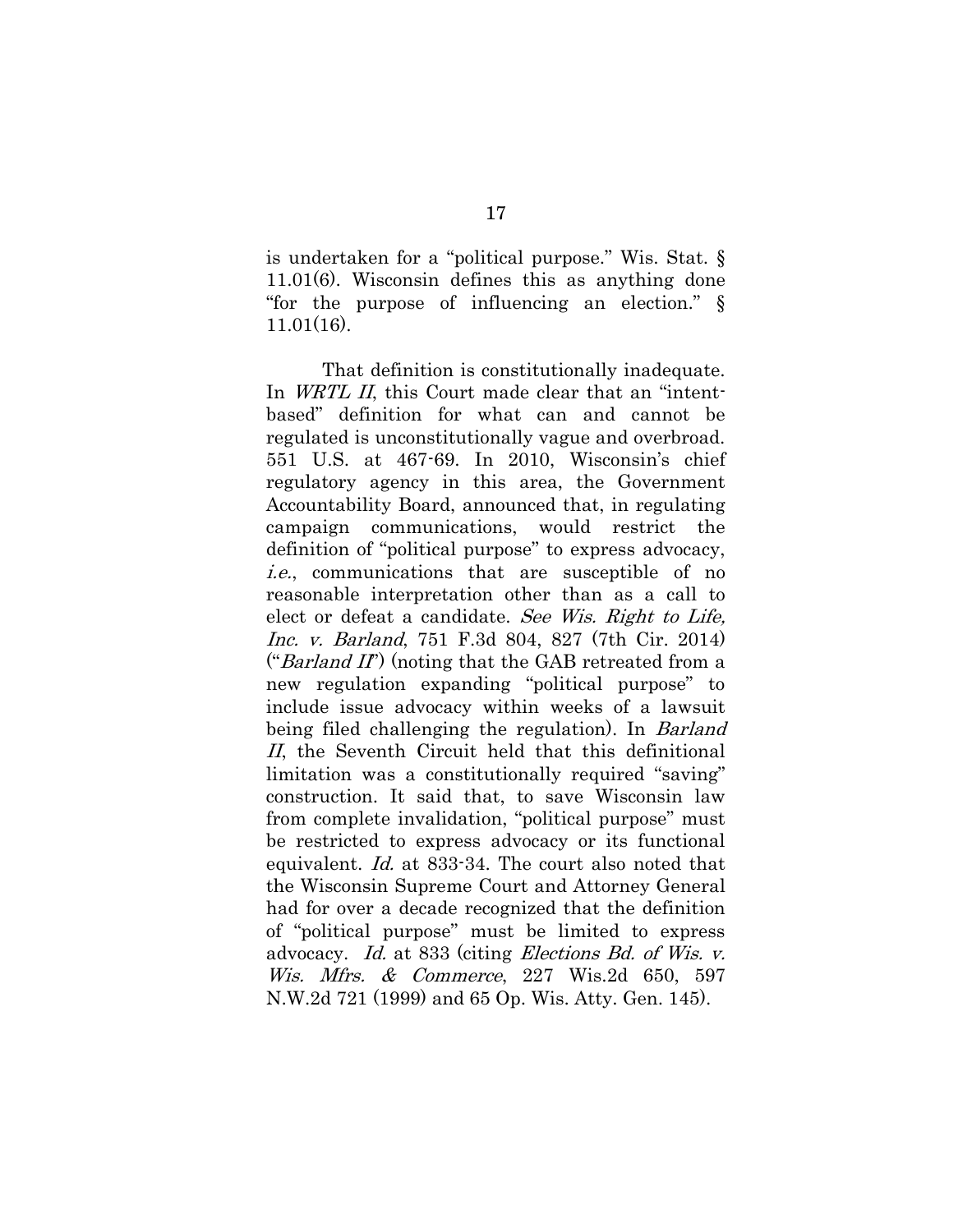If this is so, it is hard to see how Wisconsin might have constitutionally applied its law to Petitioners' issue advocacy. Indeed, in quashing subpoenas and warrants issued in Doe II, Judge Gregory Peterson seems to have reached precisely that conclusion – that what the prosecutors believed the independent groups had done (and which, despite the extensive investigation, the prosecutors had found no evidence for) violated no criminal law.

Third, Petitioners allege that almost all  $-$  if not all – of the issue advocacy communications that might have been "coordinated" were conducted during the recall elections of state Senators in the summer of 2011 and, to the extent they mentioned candidates, mentioned persons running in those races and not Walker. Indeed, Walker was not on the ballot during this time period. Apparently, the prosecutors believed that these could nevertheless be considered contributions to the Walker campaign because the Governor "wanted" the Republican candidates in these recalls to win.

That is a theory of coordination heretofore unknown in the annals of "coordination" theory and broad enough to ensnare any politician who seeks to raise money for – or even render advice to – another candidate.

Finally, as noted above, Wisconsin's statutes do not contain an adequate definition of the conduct that might constitute coordination. Simply referring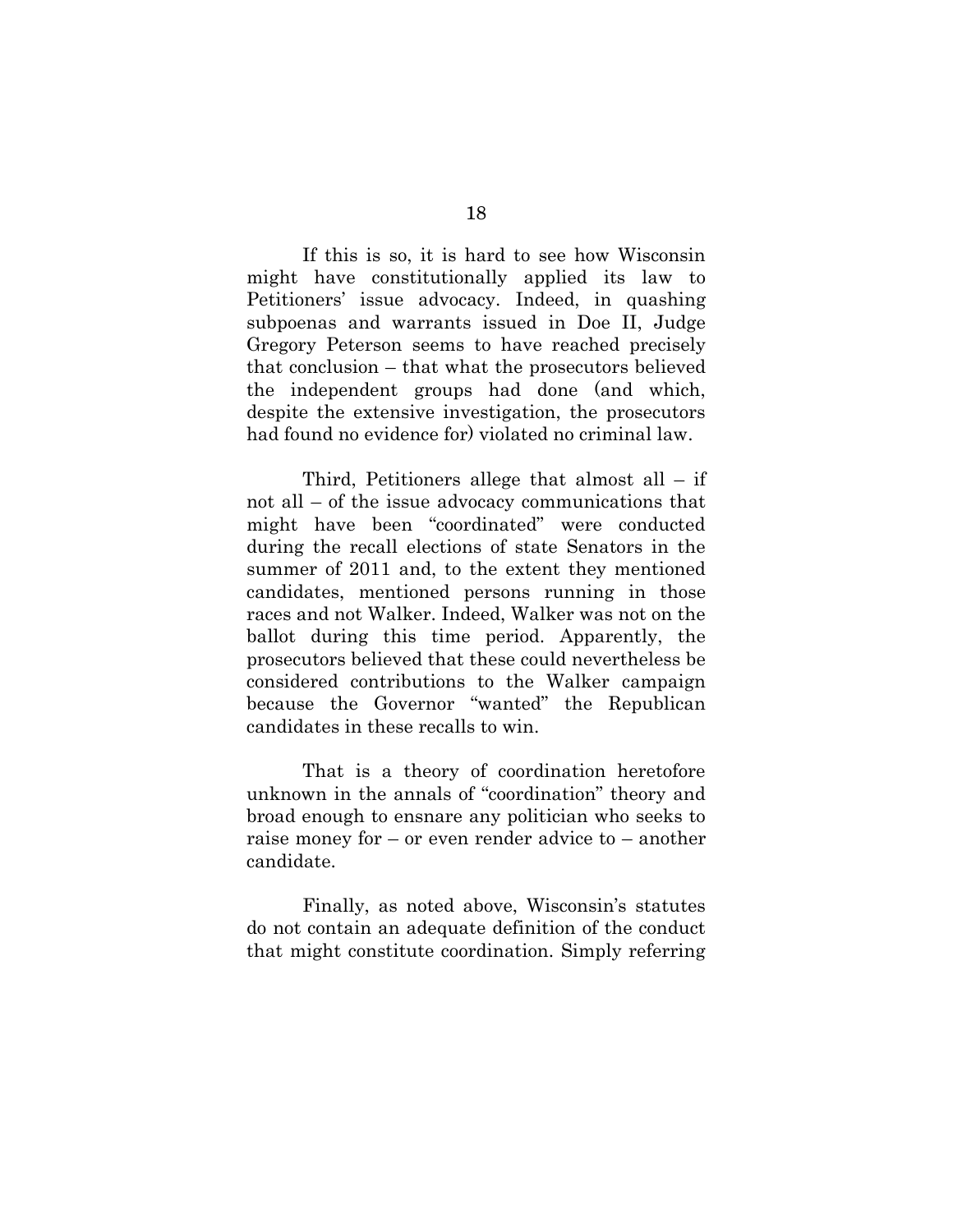to "coordination" and "consultation" or "suggestion" is too vague.

Conducting a Doe investigation on such tenuous grounds, all the while embarrassing and intimidating one side of the political spectrum, was a serious constitutional violation. The Doe process offered no way to end it. It could only be waited out.

## II. B. The Seventh Circuit Ignored the Petitioners' Subjective Bad Faith Claim.

But the weakness of the prosecutors' theory did not preclude the effectiveness of their tactics. The Petitioners allege that this activity was intended to disable the conservative advocacy infrastructure in Wisconsin and suppress speech. They have certainly alleged sufficient facts on this question to survive a motion to dismiss under the standard articulated by Twombly, 550 U.S. 544, and Ashcroft v. Iqbal, 556 U.S. 662, 129 S.Ct. 1937, 173 L.Ed.2d 868 (2009). If, as Petitioners alleged, the Respondents' objective was to retaliate against Walker's supporters and suppress their speech, the ability to issue charges or obtain a conviction was irrelevant. The fact of an extensive and intrusive investigation would be enough to silence a great deal of speech and Petitioners allege it did precisely that.

Targets and witnesses were told that they could not discuss what was being done to them. This made it difficult to explain the meritless nature of the investigation. All that the public knew (thanks to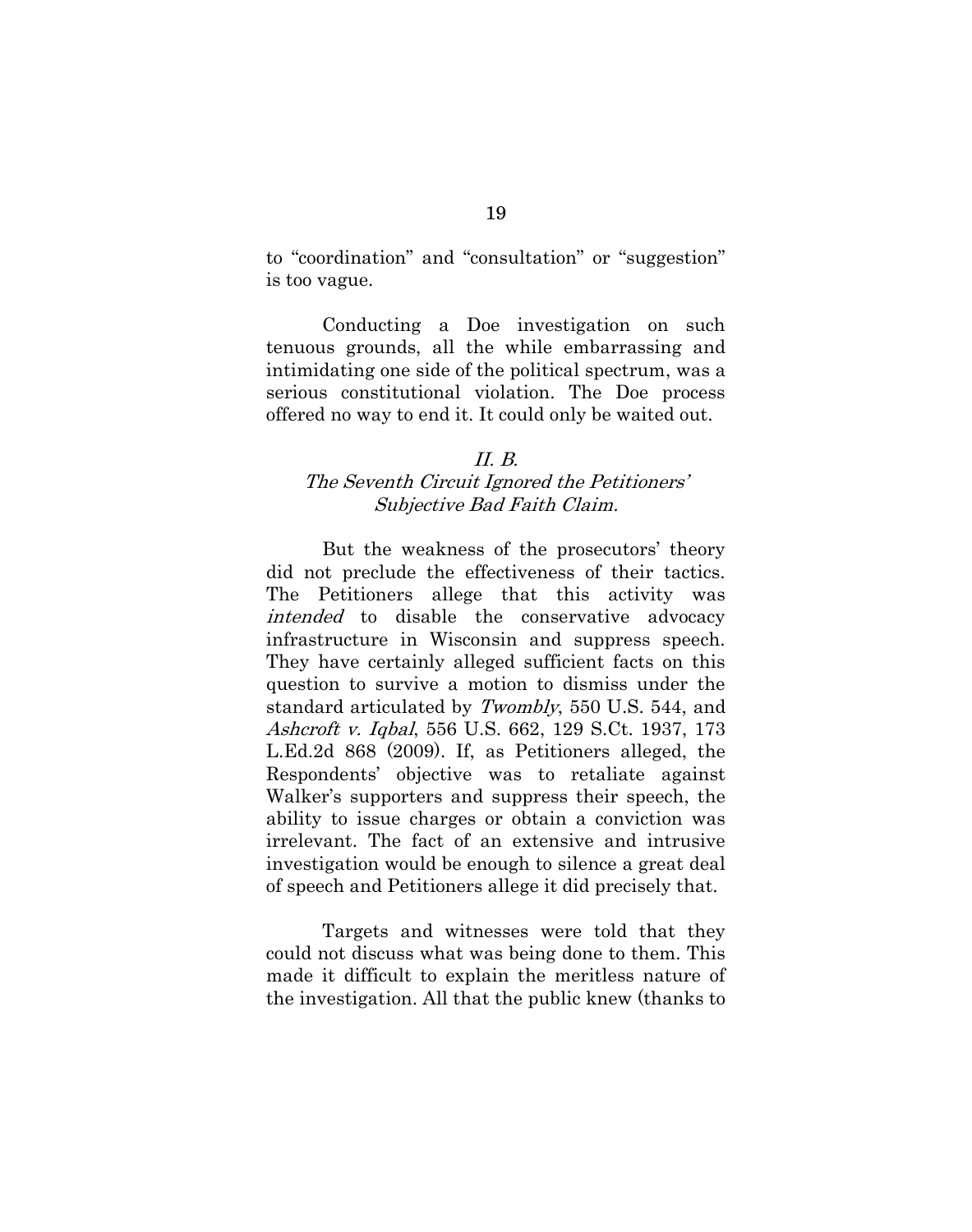prodigious leaks) was prosecutors were conducting a major investigation with pre-dawn execution of search warrants and subpoenas directed to numerous persons with various connections to O'Keefe and the Club. Conservatives in the state knew that the breadth of the investigation was extraordinary. For all they knew (and all O'Keefe and the Club could tell them), the "shoe could drop any day," and anyone who made common cause with those who seemed to be targets could themselves become targets.

That any attempt to prosecute the Petitioners would ultimately fail is of no matter. Prosecution was unnecessary because the process would be the punishment. The process was enough to accomplish the alleged goal of suppressing conservative speech. Thus, the ability – ultimately, somewhere down the line – to raise statutory and constitutional defenses is of no matter. If 42 U.S.C. § 1983 is designed for anything, it was designed for this.

The Seventh Circuit mentioned this "subjective" bad faith claim, but inexplicably ignored it. The Seventh Circuit merely assumed that the District Court did not rest its injunction on that claim because the court did not hold a hearing on it. 769 F.3d at 940. But that could only have related to the grant of injunctive relief. Inexplicably, the court ordered the entire complaint dismissed, including the bad faith claim, which it never addressed. In deciding upon the motion to dismiss that claim, the court was required to assume that facts pled in the complaint were true. The court failed to do so, and at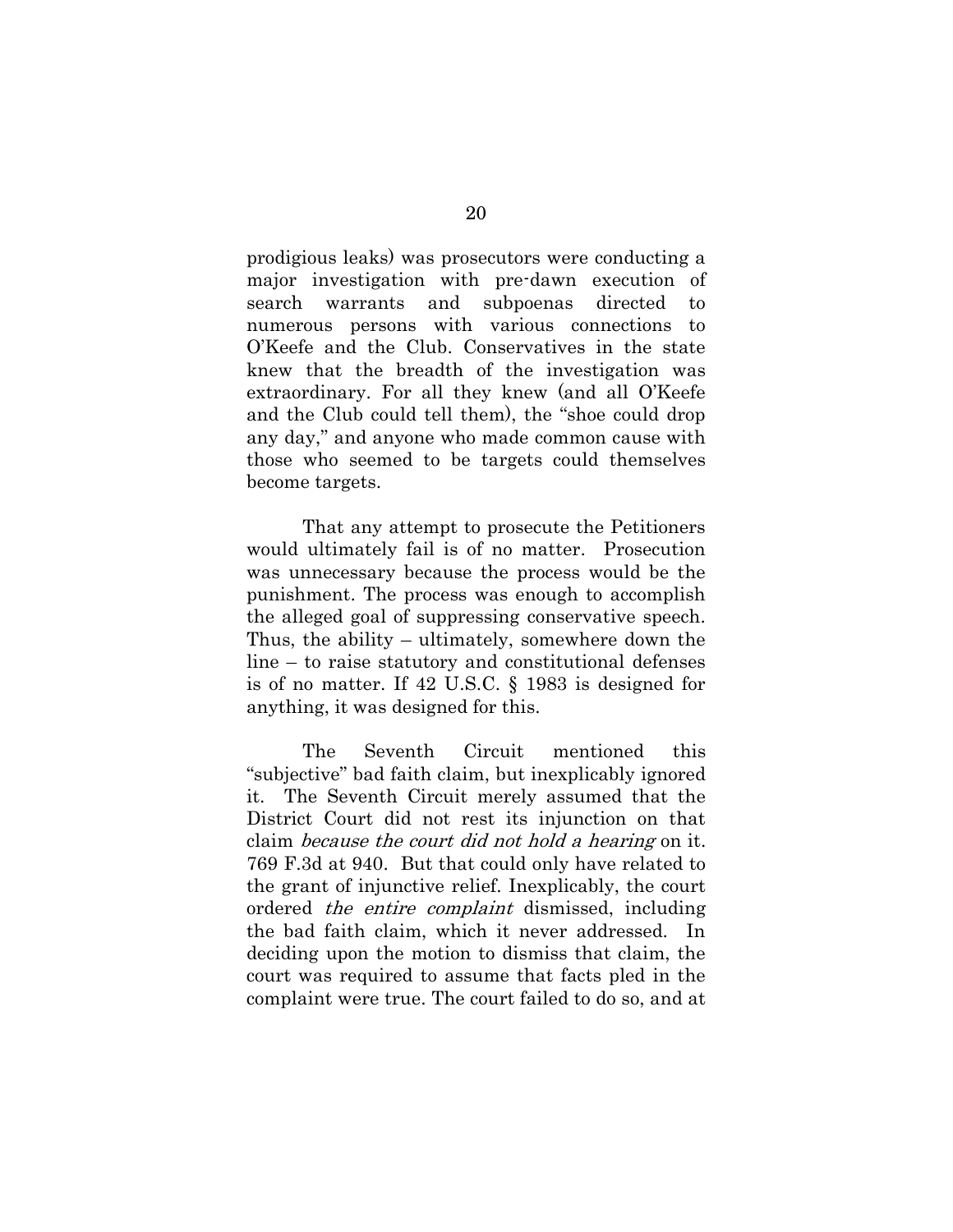the very least should have preserved the subjective bad faith claim.

The court's failure to address the subjective bad faith claim also resulted in an erroneous decision on qualified immunity. The Seventh Circuit, while concluding that the coordination of issue advocacy was an open question, ignored whether it is well established that prosecutors may not retaliate against people for their political speech or discriminate on the basis of that speech. *Id.* at 940-42.

 As the District Court noted in its initial decision denying the Respondents' motion to dismiss, "the defendants cannot seriously argue that the right to express political opinions without fear of government retaliation is not clearly established." O'Keefe v. Schmitz, 2014 WL 1379934, Apr. 8, 2014 Decision and Order at \*8 (E.D. Wis.).

If Petitioners are correct (and their allegations must be accepted at this stage of the litigation), then, neither qualified immunity nor, as noted below, *Younger* abstention would be available, and their personal capacity claims should be reinstated.

# III. The Seventh Circuit's Decision Erroneously Preserves an Unconstitutional System.

In dismissing the Complaint, the Court of Appeals relied on the Anti-Injunction Act. But by its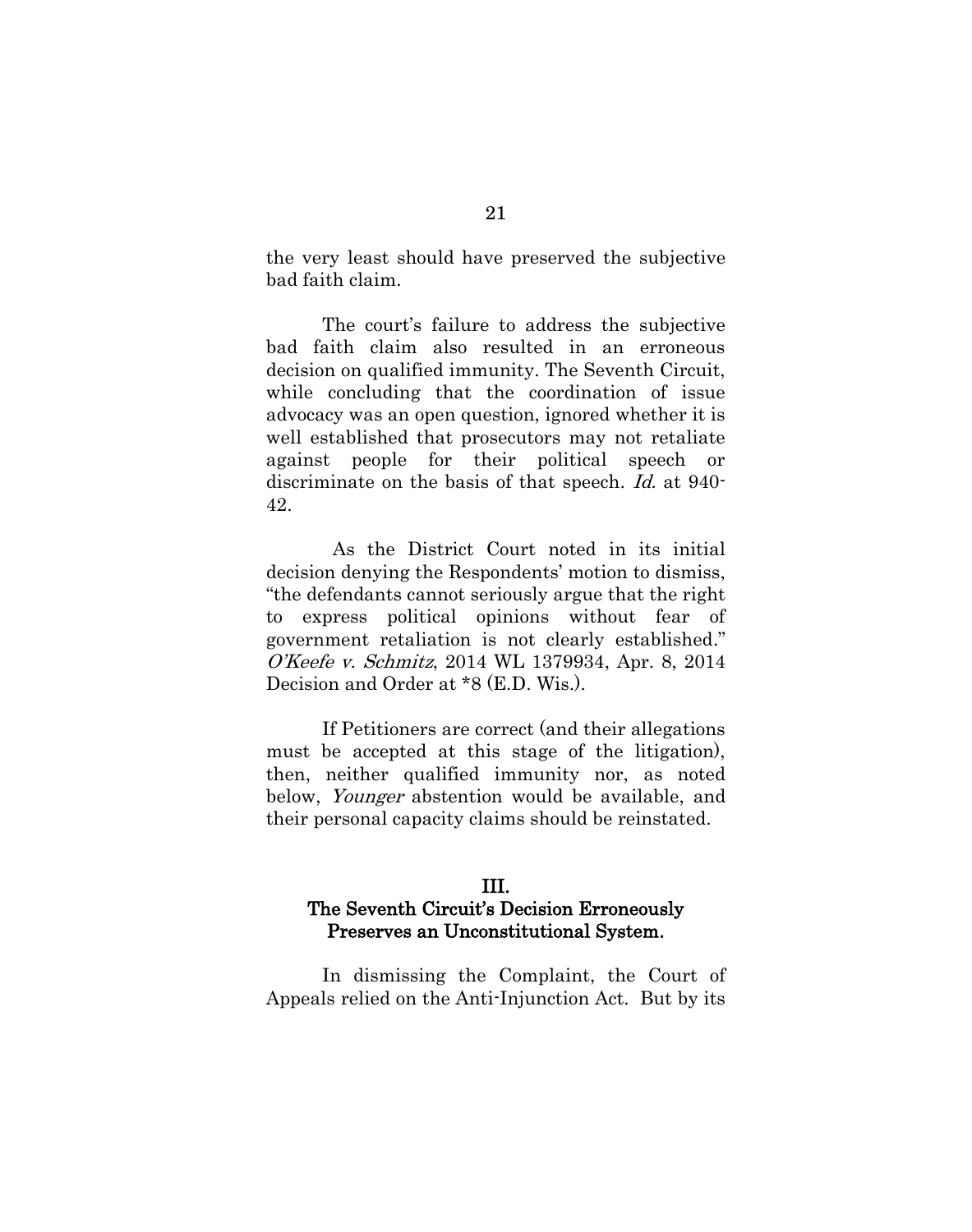terms and the interpretation of this Court, the AIA does not apply here. Indeed, the Respondents never argued that the AIA was the basis for dismissal. As this Court has made clear, Section 1983 is a "statutorily authorized exception" to the AIA's proscription. Mitchum, 407 U.S. at 242-43. The Seventh Circuit avoided this restriction by finding a jurisdictional "wild card" unmoored from the AIA or this Court's abstention jurisprudence. 769 F. 3d at 939. That wild card was the "principles of equity, comity, and federalism" as stated in Mitchum. But those are merely the principles that form the basis for the *Younger* abstention doctrine developed by this Court, and Mitchum merely recognized that Section 1983's exception to the AIA did not trump Younger abstention where it would otherwise be applicable. Lower courts cannot take those same principles and extend them beyond where the Supreme Court has says they go.

## III. A.

## Younger *Abstention Is Inappropriate.*

The Court of Appeals expressly disclaimed reliance on Younger abstention. 769 F.3d at 939. That is not surprising. As recently summarized in Sprint Communications, Younger abstention applies only in "exceptional circumstances" in which the exercise of federal jurisdiction would intrude into or interfere with: 1) ongoing state criminal prosecutions, 2) certain "civil enforcement proceedings," and 3) pending "civil proceedings involving certain orders . . . uniquely in furtherance of the state courts' ability to perform their judicial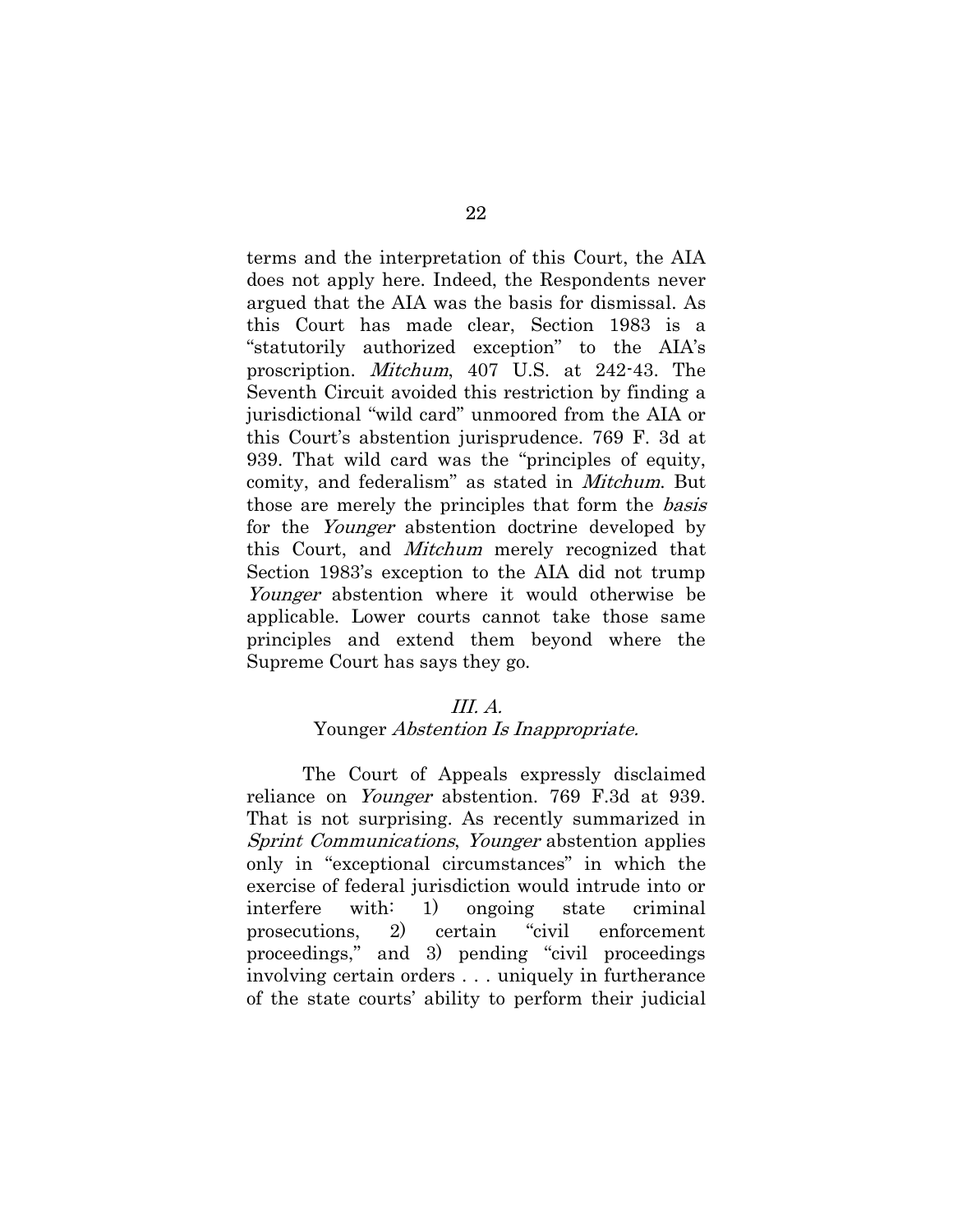functions." 134 S.Ct. at 591. Those three "exceptional categories . . . define *Younger's* scope." *Id.* 

Wisconsin's John Doe proceeding is none of these things. It is a vehicle for *investigating* crimes, not *prosecuting* them. It is "not so much a procedure for the determination of probable cause, as it is an inquest for the discovery of a crime." Washington, 83 Wis.2d at 828. It is the exercise of an executive power overseen by a judge acting with some judicial and some executive authority. Id. at 827. Because a John Doe inquiry is investigatory in nature, the John Doe judge is not acting as a "court." Id. at 838 ("A John Doe judge is not the equivalent of a court, and a John Doe proceeding is not a proceeding in a court of record."). The idea of federal courts refusing to enjoin executive action in derogation of individuals' constitutional rights is beyond foreign, it is alien.

Although the comparison is imprecise,<sup>6</sup> a John Doe proceeding shares some similarities with a grand jury. See Id. at 818-20. As the Seventh Circuit noted, there is a circuit split over whether Younger abstention applies to grand jury proceedings. 769 F.3d at 939. As the Third Circuit noted in Monaghan v. Deakins, 798 F.2d 632, 637–38 (3d Cir. 1986), vacated in part on other grounds, 484 U.S. 193 (1988), abstention is inappropriate because a grand

1

<sup>6</sup> Although a John Doe proceeding can, like a grand jury, end with a finding of probable cause and lead to the issuance of criminal charges, the John Doe proceeding begins earlier in the process, effecting even very preliminary investigations. See generally Washington, 83 Wis.2d at 817-25.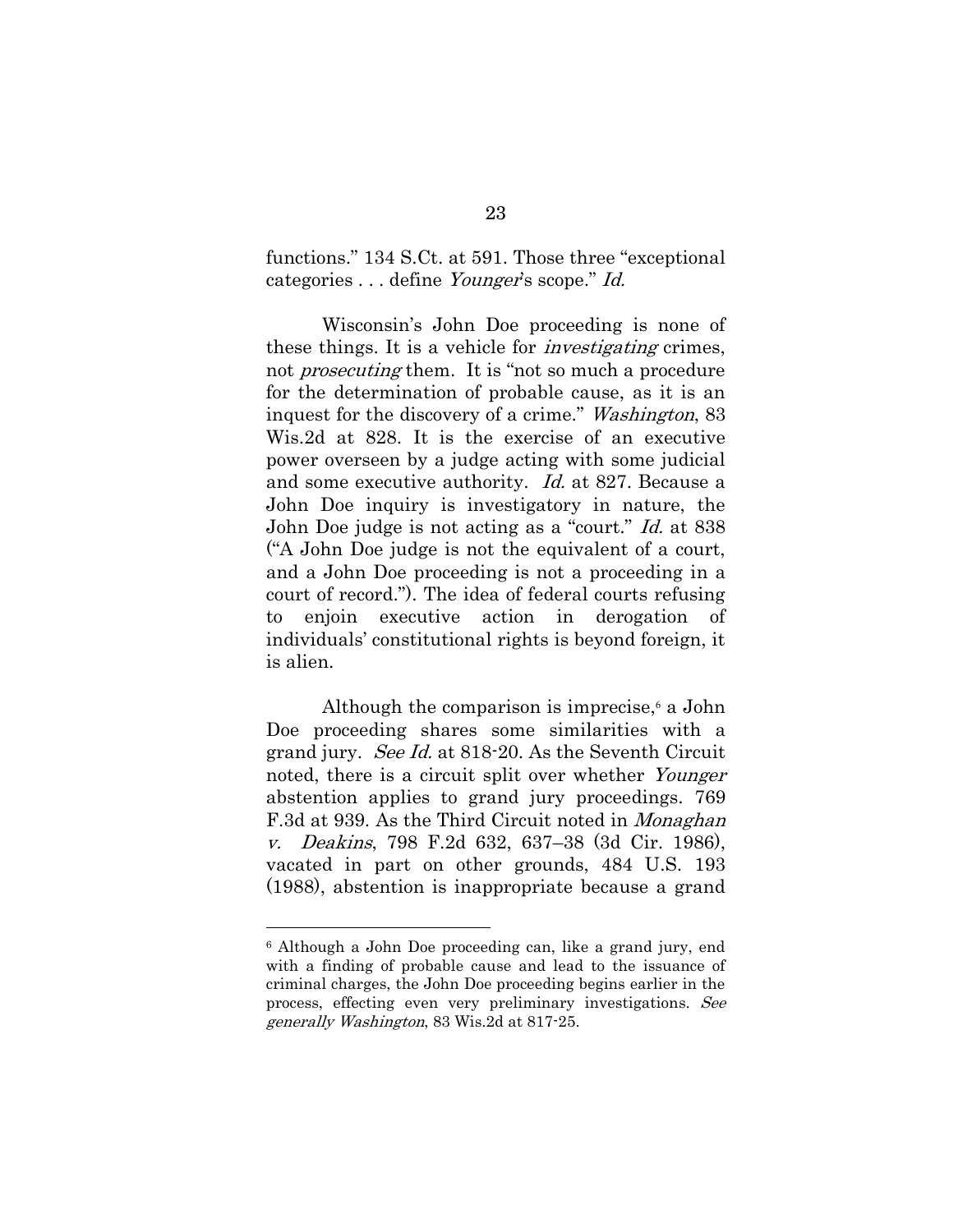jury can adjudicate nothing. Other circuits have differed, although the Fourth and Eighth Circuits engaged in the most cursory of discussions, merely assuming without analysis that grand jury proceedings were "criminal proceedings" under Younger. Craig v. Barney, 678 F.2d 1200, 1202 (4th Cir. 1982); Kaylor v. Fields, 661 F.2d 1177, 1182 (8th Cir. 1981).

In any event, *Younger* abstention would not be appropriate here because it is well recognized that it does not apply where the state proceeding is brought in bad faith or as part of a pattern of harassment against an individual. Younger, 401 U.S. 37; Collins v. Kendall Cnty., Ill., 807 F.2d 95, 98 (7th Cir. 1986). Even Kaylor v. Fields, the Eighth Circuit case concluding that a grand jury proceeding was a "criminal proceeding" to which Younger abstention could apply, concluded that harassment and retaliation claims were not subject to Younger abstention. 661 F.2d 1177, 1183 (8th Cir. 1981).

## III. B.

# The Seventh Circuit's Novel Approach to Abstention Is Inappropriate.

Whatever the reason, the Court of Appeals did not abstain under Younger, but on some free floating and reserved notion of "equity, comity, and federalism" that, in its view, permits a federal court to decline to exercise jurisdiction it would otherwise have. This is flatly inconsistent with this Court's recent admonition in *Sprint* that federal courts do not have broad discretion to decline jurisdiction: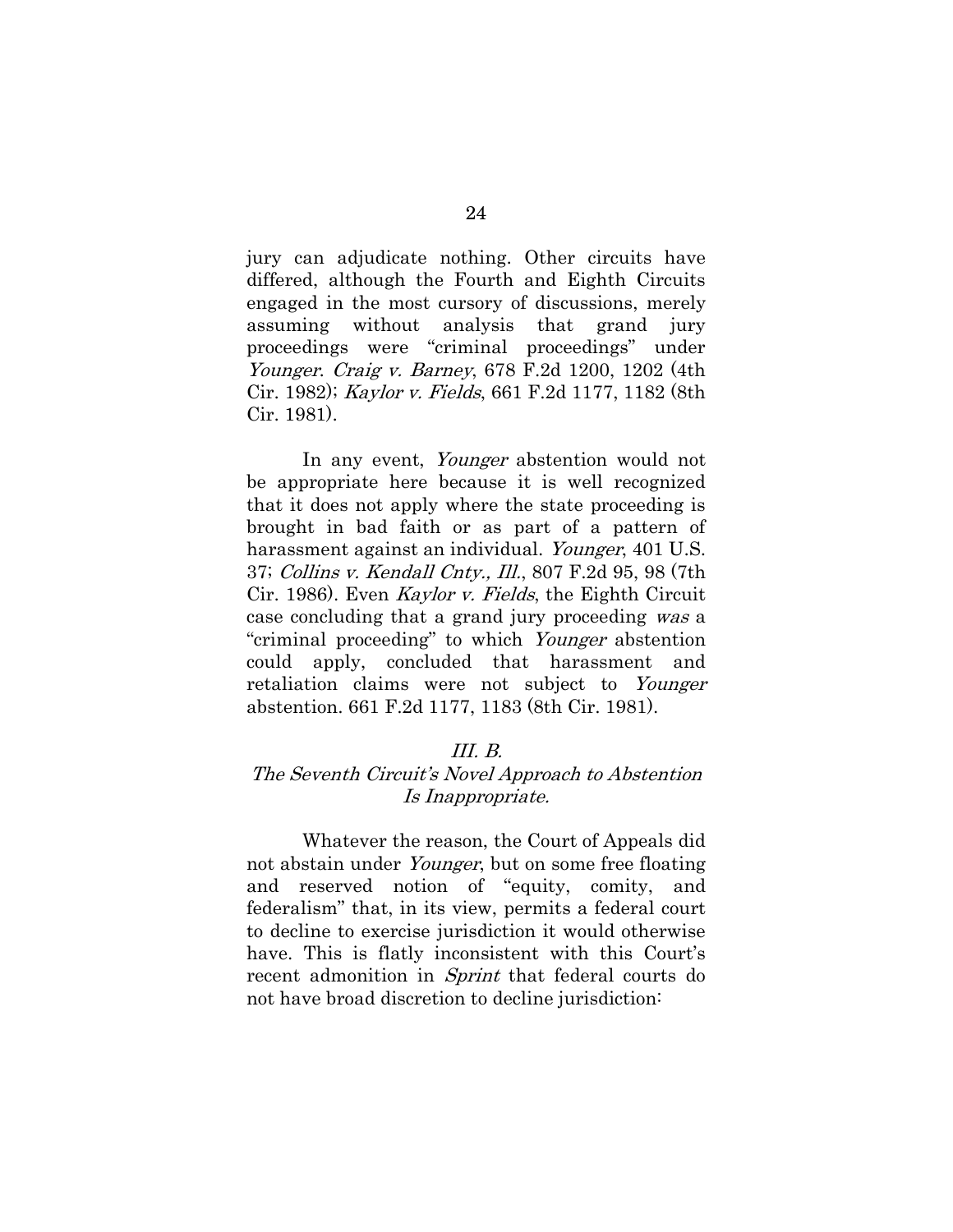Federal courts, it was early and famously said, have "no more right to decline the exercise of jurisdiction which is given, than to usurp that which is not given." Jurisdiction existing, this Court has cautioned, a federal court's "obligation" to hear and decide a case is "virtually unflagging." Parallel state-court proceedings do not detract from that obligation.

## Sprint, 134 S.Ct. at 590-91 (citations omitted).

Reduced to its essence, the Seventh Circuit's argument is that abstention is warranted because, eventually, the Petitioners would be able to present their claims in state court. 769 F.3d at 939-40. But they had no right to do that in the John Doe proceeding, which is what they seek to end. To be sure, they could – and did – seek to quash the warrants and subpoenas directed to them, but that did not end the investigation itself. Moreover, because of the gag order, targets could not even publicly explain how and why they were vindicated. The Seventh Circuit misstated the effect of the decision quashing the subpoenas when it claimed that "Judge Peterson had already concluded that the investigation should end as a matter of state law." Id. at 940. The decision did not end the investigation.

A John Doe proceeding simply provides no avenue for the target to force its "dismissal." The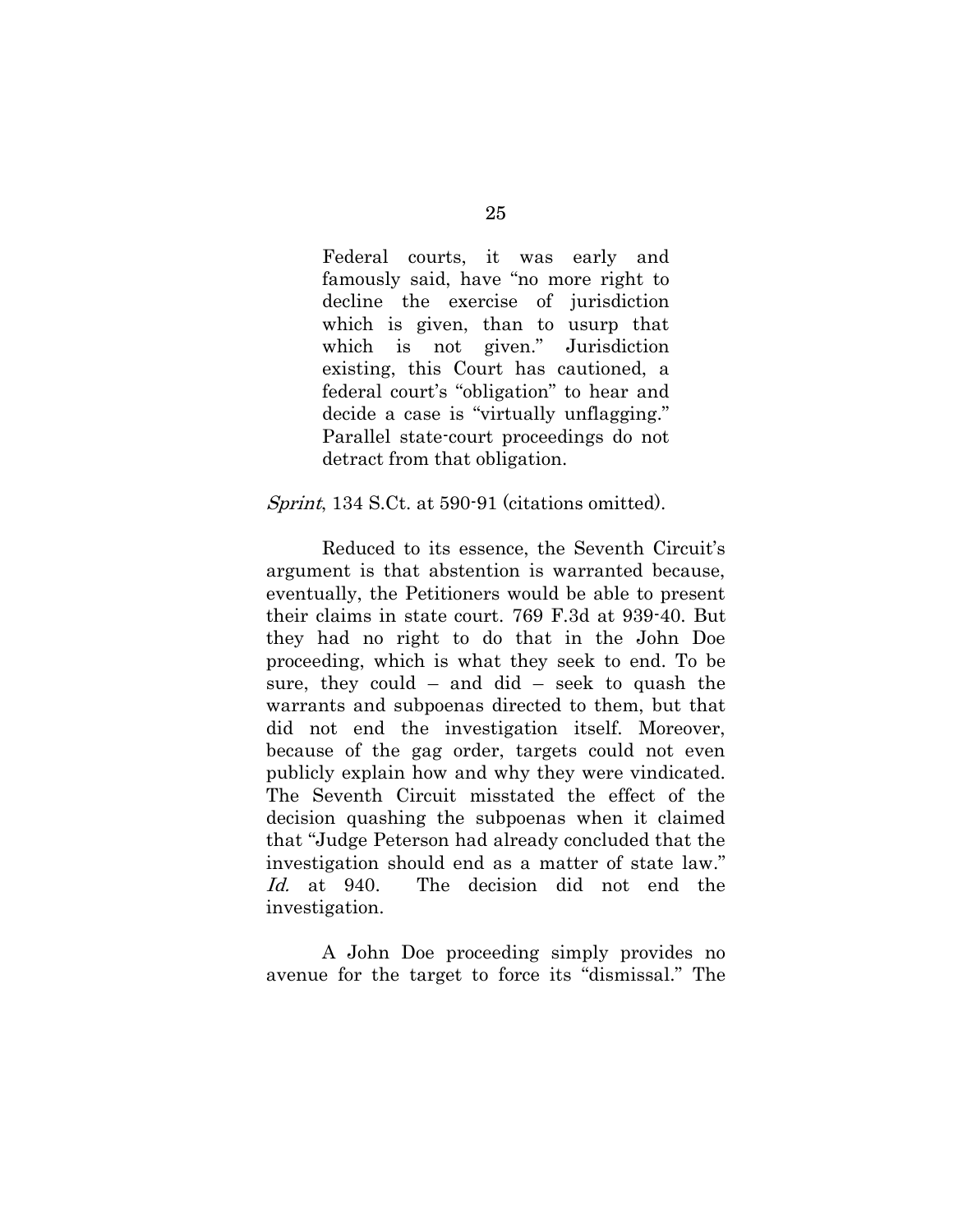Petitioners had no right to challenge the theory under which the Doe was being conducted – or the evidence which prompted it – because the prosecutors had no obligation to tell them what it was. While the presiding judge can entertain arguments from witnesses and targets, he is under no obligation to do so. See Wis. Stat. § 968.26. Should the judge decline to act or reject any arguments that he might permit to be made, his decision may not be appealed and, as noted above, can be reviewed only by the daunting prospect of seeking a supervisory writ.

The Seventh Circuit's miscomprehension of the nature of a John Doe proceeding is further demonstrated by the fact that the court calls the proceeding a "case" that "might be over today had the district judge allowed it to take its course." 769 F.3d at 939. It is most certainly not a "case," and it can stay open as long as the judge and/or prosecutors want it to. The only way the Petitioners can seek to force an end to it is through the federal courts. In other words, as long as no arrests were made or charges brought, the investigation could continue and state law guaranteed no effective right to be heard. That is what happened here. Despite the quashing of subpoenas, conservative groups (and donors) remained "spooked."